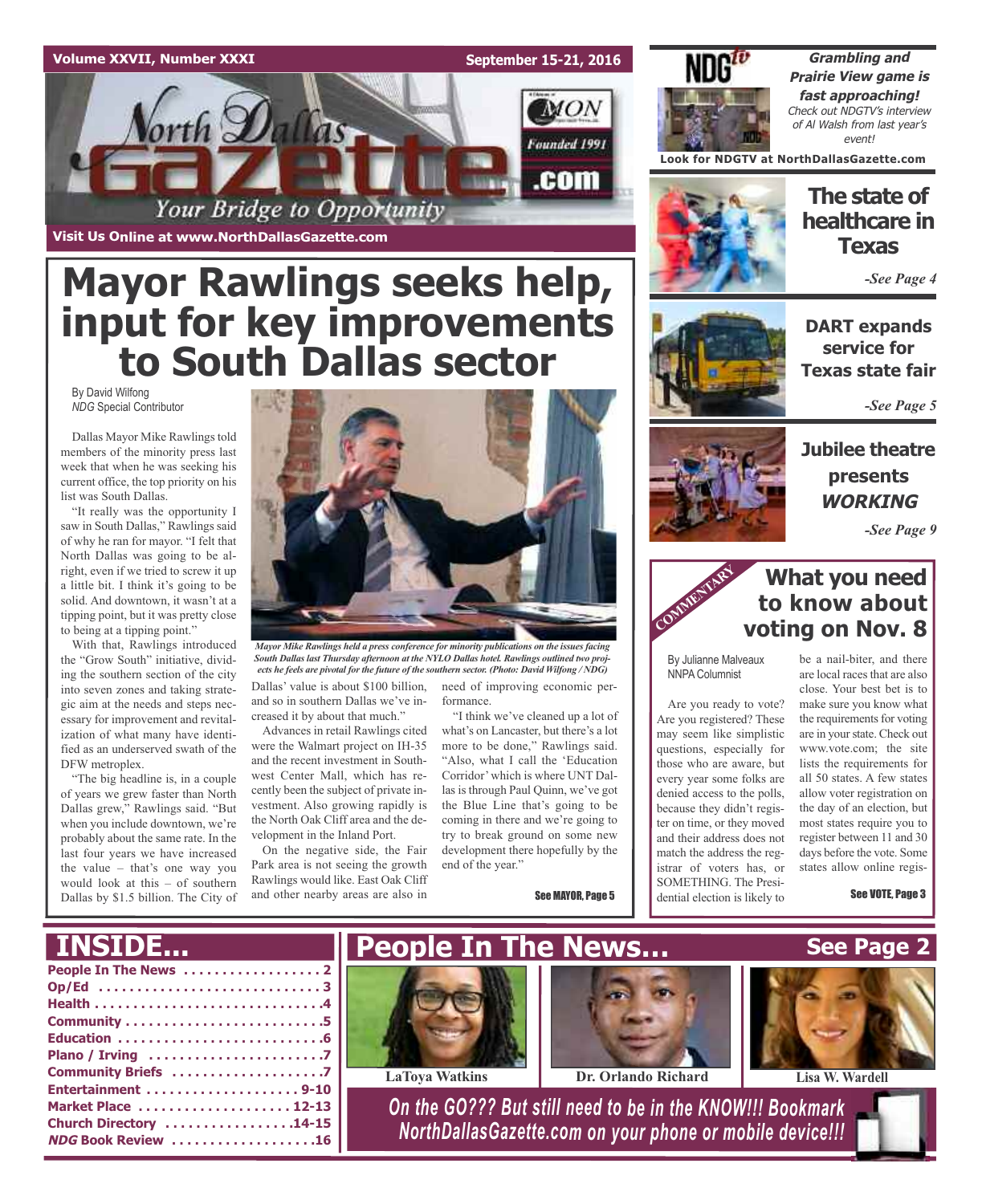#### **People in the News www.NorthDallasGazette.com**

### **LaToya Watkins**

*Editor's Note: NDG has had the pleasure of working with Ms. Watkins in the past and we are delighted to see* her on-going success!

UT Dallas alumna and author LaToya Watkins BA'06, MA'11, PhD'15 recently joined the ranks of writers including Alice Walker, Thornton Wilder and James Baldwin as a fellow in The MacDowell Colony.

Watkins, who received her doctoral degree in aesthetic studies, took note of the selective program while attending a writer's confer-

mitment to their organiza-

ciate professor of organizations, strategy and international management, found that status incongruence which occurs when a subordinate is older or has more education, work experience

tions.



ence in 2014.

"I thought it was a pretty long shot for me when I looked at some of the people who had been here," Watkins said.

She was referring to the

#### more than 60 Pulitzer Prize winners who have participated in the artists' colony in Peterborough, New Hampshire. The program has awarded fellowships to more than 7,000 artists and writers, among them Leonard Bernstein, Jonathan Franzen and Alice Sebold.

Founded in 1907 by Marian MacDowell, pianist and wife of American composer Edward MacDowell, the colony is set on a farm and includes 32 studios. In 1997, the program was awarded the National Medal of Arts for "nurturing and inspiring many of this century's finest artists."

"The mission of The MacDowell Colony is to nurture the arts by offering creative individuals of the highest talent an inspiring environment in which they can produce enduring works of the imagination," reads the program's mission statement. "The sole criterion for acceptance to The MacDowell Colony is artistic excellence."

Watkins was awarded the fellowship in 2015, and she headed to New England this year, from May 16 to June 2, focusing her energy on her current writing projects.

During her time at the colony, Watkins found a wellspring of productivity.

lationship between transformational leadership and affective commitment.

Transformational leadership inspires subordinates to work for the good of the organization by motivating them through the leader's strategic vision, communication of the vision and commitment toward the vision.

Affective commitment is an attachment that an employee would have toward an organization, Richard said. Companies want their employees to have a sense of loyalty, and commitment has implications for productivity, performance and retention rates.

She submitted the first draft of her first novel, as well as the first half of her second book.

"This experience is quite different for me," she said. "I have found it to be a positive experience, and I kind of get sad when I think about coming out from this place, re-entering into the world and how I'm going to handle that and still take some of these lessons with me."

Watkins said that while residents have communal spaces to eat breakfast and dinner, most of her days were spent working in her studio deep in the woods.

"It took me some days to

"From an HR standpoint, I think it's important to make sure that you have the right leader in place because if employees feel that the wrong person is in charge, there could be negative consequences for the organization down the road," Richard said. "No one wants to work for someone who they feel doesn't have the credentials." The study also examined how the effects of a transformational leadership style and a supervisor's gender predict a subordinate's commitment.

get used to it," she said. "Writing is all there is to do. There's no internet or phone connection on most of the property. For most of the day, you are completely disconnected from the world. There's even a pretty big space around you and the other colonists."

With a family at home, including three teenagers, Watkins said she felt guilty at first to be unplugged from her close-knit group and the demands that come with it.

"I found the isolation liberating," she said. "I was able to produce writing that

#### See WATKINS, Page 6

for women than men.

Men were penalized when they had less experience and education, and tried to display transformational leadership. When they were on par, their subordinates were more committed to them if they displayed transformational leadership styles.

"These relationships in the U.S. context are important for women in leadership positions," Richard said.

María del Carmen Triana at the University of Wisconsin-Madison and Ilhami Yücel at Erzincan University in Turkey were co-au-



and/or organizational tenure than their supervisor — negatively affected transformational leaders' ability to foster attachment to the organization among their subordinates. The study was pubnel Psychology. "Transformational leadership is supposedly the best

lished in the journal Person-

type of leadership to inspire followers," Richard said. "But what happens when your boss is less experienced or younger than you? You are less likely to respond to their leadership style. It also affects the level of commitment you have to the organization because you feel you are more qualified than they are."

The researchers found acrosstwo different contexts — both in the United States and Turkey  $-$  that status incongruence weakened the re-

**Lisa W. Wardell**

DOWNERS GROVE, Ill. – (BUSINESS WIRE )– DeVry Education Group's president and CEO, Lisa W. Wardell, and board directors Lyle L. Logan and James D. White were named to Savoy Magazine's Power 300: 2016 Most Influential Black Corporate Directors list. Savoy's Power 300 features a directory of 300 influential African-American directors serving on the boards of public companies, highlighting their success and achievement.

"It's an honor to be listed among some of the nation's most accomplished African-American corporate leaders and influencers," Wardell



said. "Lyle and James bring a wealth of management and governance experience to DeVry Group's board, contributing to the strength of our institutions and the success of our students."

Wardell was appointed president and CEO in 2016, and has been a member of DeVry Group's board of directors since 2008. Prior to her current position with DeVry Group, Wardell was executive vice president and chief operating officer for The RLJ Companies, a diversified holding company with portfolio companies in the financial services, asset management, real estate, hospitality, professional sports, film production and gaming industries.

Savoy also named Lyle L. Logan, executive vice president and managing director at Northern Trust Global Investments to its list of 2016 Most Influential Black Corporate Directors. Logan joined DeVry Group's board in 2007. In addition to serving as a board director, Logan currently chairs the board's audit and finance

committee.

James D. White, former chairman and CEO of Jamba, Inc., was also named to Savoy's 2016 Power 300 list. White joined DeVry Group's board in 2015. In addition to serving as a board director, White currently chairs the board's external relations committee.

"Savoy continues to be at the forefront of comprehensive coverage of the professional success and achievements of African-Americans," said L.P. Green, II, CEO and publisher of Savoy Magazine. "It is our duty to chronicle these inspiring executives, their distinguished careers and the corporations that demonstrate inclusive board composition in Savoy."

In Turkey, the effect was stronger for men than women, while in the United States, the effect was stronger thors on the paper.  $69*$  D Criminal Defense Family Cases **• DWI / Suspended License • Divorce / Annulment • Child Support / Paternity • WARRANTS Removed ¥ • Custody Modification • 24 Hour Jail Release ¥ • Restraining Order • Occupational license, felonies • Protective Order • Protective Order • Name Change / Adoption • Misdeamenor/Felonies ¥ • Domestic Violence** and the control of the control of the control of the control of the control of \_\_\_\_\_\_\_\_\_\_\_\_ Easy Payment Plans Law Offices Of Vincent Ndukwe 214-638-5930 *817-277-0196 (Metro)*

> **Not Ce rtified by the Te x a s Boa rd of Lega l Spe c ia l i za tion** ¥ If you qualify. \*Fees quoted above are minimum down payment needed to begin processing your case. 2730 N. Stemmons Frwy, Suite 409 • Dallas, TX 75207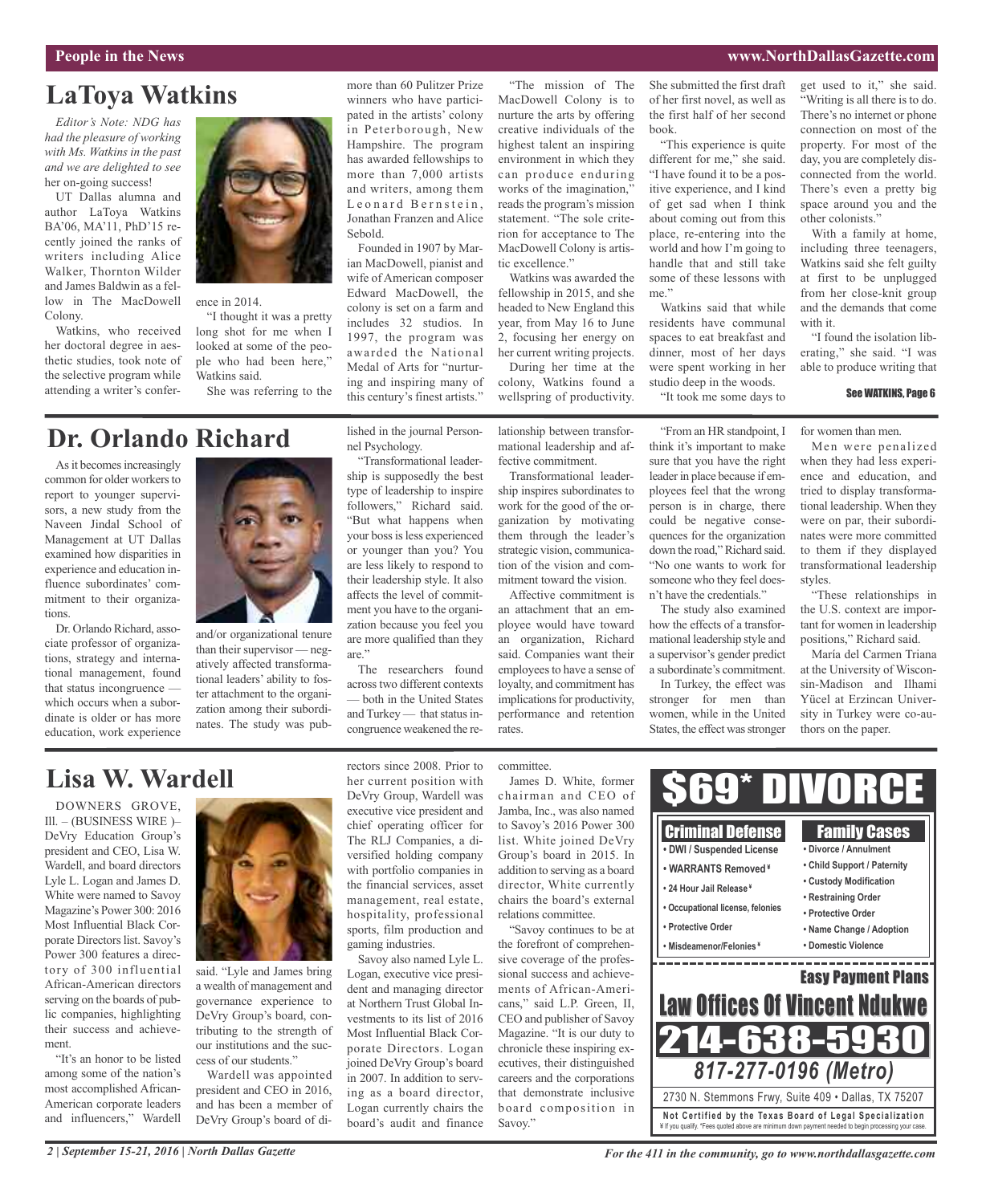#### **www.NorthDallasGazette.com Op-Ed**



*North Dallas Gazette assumes no responsibility for unsolicited material and reserves the right to edit and make appropriate revisions.*

> *"Do what you say you are going to do ... when you say you are going to do it.*

**Publisher's Office:** publisher@northdallasgazette.com

**Sales Department:** marketing@northdallasgazette.com

#### **Editorial Department:**

editor@northdallasgazette.com

#### **Online:**

www.NorthDallasGazette.com www.twitter.com/NDGEditor www.facebook.com/NorthDallasGazette www.pinterest.com/NDallasGazette

### STAFF

**Chairman Emeritus** *Jim Bochum 1933 – 2009*

**Religious/ Marketing Editor**

**Published By** *Minority Opportunity News, Inc.*

> **Web Master** *Todd Jones*

**Special Projects Manager** *Edward Dewayne "Preacher Boy"Gibson, Jr. James C. Allen*

**Community Marketing** *Nina Garcia*

#### **Advisory Board:**

*John Dudley Myrtle Hightower Fred Moses Annie Dickson Cecil Starks Willie Wattley Coty Rodriguez-Anderson B. J. Williams Denise Upchurch Barbara Simpkins, ADVISORY BOARD SECRETARY*

#### **Contributing Writers** *Jackie Hardy Terri Schlichenmeyer Nicole Scott Lucas Franco de Siqueira Hope Oriabure-King David Wilfong*

**Editor** *Ruth Ferguson*

*Shirley Demus Tarpley*

#### **Production**

*Margaret Freelon David Wilfong*

#### **Advisory Board Committees:**

*Public Relations Planning and Implementation* Cecil Starks, CHAIRPERSON

*Business Growth Referral* John Dudley, CHAIRPERSO

*Program Policy Development* Annie Dickson, CHAIRPER

*Quality Assurance* Myrtle Hightower, CHAIRPERSON Coty Rodriguez

*The North Dallas Gazette, formerly Minority Opportunity News, was founded in July 1991, by Mr.Jim Bochum and Mr.Thurman R. Jones. North Dallas Gazette is a wholly owned subsidairy of Minority Opportunity News, Inc.*

### **This is why we have to invest in effective teachers**

12 teachers. Indeed, African American men represent just 2 percent of all teachers. Eighty-three percent of all teachers are white, despite the fact that inner-city classrooms, particularly, are overwhelmingly black and

In Chicago, teachers have returned to school without a contract for the second year in a row, and the Chicago Teacher's Union will take a strike vote, proposing a strike in October. Meanwhile, the CEO says that unless the CTU agrees to concessions, there will be classroom cuts. The Chicago Public School district has already "tightened its belt" by laying off more than 500 teachers and 500 school-based workers. These workers may not be out of jobs, as they can apply for other open jobs in the Chicago Public School district, but a massive July layoff is not the best way to ap-

brown.

By Julianne Malveaux **NNPA Columnist** 

While millions of children (and teachers) welcome the call to go back to school in August and early September, all is not well in classrooms and school districts around the country. Even though every school district is not facing challenges, many urban school districts – where the majority of African American and Hispanic students are enrolled – face challenges that may either disrupt education in the classroom or affect the terms and conditions of work for teachers. Meanwhile, some school districts are experiencing teacher shortages and an unhealthy reliance on substitute teachers. Teachers are leaving the profession more rapidly than before. And teachers of color, especially men of color, are woefully underrepresented in the ranks of K-

### **VOTE,** continued from Page <sup>1</sup>

tration, most allow registration by mail (with requirements about the date a registration is postmarked), and almost all allow in-person registration.

The terms and conditions of voting are still being negotiated in some states so it makes sense to stay on top of voting rules. A federal appeals court recently kicked discriminatory North Carolina voting terms to the curb, saying that that state<br>discriminated against discriminated African Americans with "surgical precision." Efforts to reduce the number of days available for early voting, or to eliminate Sunday voting, disproportionately affect African American voters. North Carolina Republians are deliberate and mindful in their attempt to sideline African American voters, since most African Americans are Democrats. They want to deliver their state to Donald Trump and they want to ensure that Senator Richard Burr and Governor Pat McCrory, both Republicans, are also re-elected.

North Carolina isn't the only state with electoral shenanigans. Texas, Kansas,

Georgia and Alabama have also implemented restrictive measures that are being appealed by civil rights groups, the League of Women Voters, the NAACP and others. Disputes revolve around things like absentee ballots, purges of inactive voters, and issues of whether ballots will count if they are cast in the wrong precincts. In our "Democracy," it seems that we do more to discourage voters than encourage them, and while the voting process could be seamless, plans to prevent as many as 50,000 Kansas voters from going to the polls, for example, make no sense in a "participatory democracy.' Some folks don't want it

to be participatory, though. Republicans now control most state legislatures, and have been passing voter suppression laws since 2010, when they began to take control of state houses. Civic participation organizations, like the Lawyers Committee for Civil Rights Under Law, the National Coalition for Black Civic Participation, and others, are fighting back, preparing to have people available to help voters, esproachAugust with a positive attitude. Chicago is not the only school district with challenges. Dozens of school districts have financial challenges, which is partly, because cities and states have implemented austerity budgets that are allocating insufficient funds to schools.

One of the major challenges for school districts and for teachers is the way that teacher pay lags behind pay in other professions.According to the Economic Policy Institute, "public school teachers'weekly wages were 17 percent lower than those of comparable workers – compared to just 1.8 percent lower in 1994." Those who teach must have a passion for their profession, and for students, but passion can often be dampened by low pay. Some young people who would be great teachers choose alternative, better paying, careers. And veteran

pecially in battleground states, and with hot lines (1- 866-OUR-VOTE) and other forms of voter assistance. In an election that is likely to be close, it is important that every voice be heard.

I'm still not clear why polling suggests that this vote is so close. Secretary Hillary Clinton, for all her imperfections, is a stunningly superior candidate to the bumbling Donald Trump who just recently praised Russia's Vladimir Putin as a "better leader" than President Obama. Now, that's just downright unpatriotic, not to mention short-sided, and tone-deaf. While folks are running Colin Kaepernick down for being unpatriotic, Trump gets away with comments that border on the treasonous, and is still considered a "credible" candidate for President. Really? Donald Trump goes to one Black church and gets all kind of mainstream media coverage. Hillary Clinton visits numerous Black churches, and the mainstream media is absent. Donald Trump blusters his way through an interview with Matt Lauer on national security, and is hardly challenged and, certainly, never inter-

teachers, who may have experienced pay freezes, because of fiscal austerity, may choose to make mid-life career changes, because more attractive financial opportunities beckon.

Why can't we pay teachers fairly? If the teaching profession is considered as important as any other (and some might argue that it is more important than many) why does teacher pay lag so much behind other professions?As Lawrence Mishel and Sylvia Allegretto note in their EPI study, "An effective teacher is the most important schoolbased determinant of education outcomes."The teaching profession needs to offer pay at a level to attract the best and the brightest to our nation's classrooms. Otherwise, as a recent study shows, few students aspire to be teachers

#### See TEACHERS, Page 13

rupted. Hillary Clinton offers substance to an extremely biased Lauer who was, at best, unprepared for the interview. Instead of getting kudos on her performance, too many have noticed that Hillary didn'tsmile. National security is no laughing matter, folks.

We have stark choices in this election, but some of us won't be making choices because we won't be prepared to vote on November 8. Now is the time to make sure you are prepared. Are you registered? Where will you vote? Will you be out of town or unable to get to the polls on November 8? Can you do early voting or vote via an absentee ballot? These aren't questions to ask on November 5, they are questions to ask now. Don't shake your head on November 9 and say you didn't like the outcome if you didn't bother to vote on November 8. The stakes are high!

*Julianne Malveaux is an author and economist. Her latest book "Are We Better Off? Race, Obama and Public Policy" is available via www.amazon.com for booking, wholesale inquiries or for more info visit www.juliannemalveaux.com.*

For the 411 in the community, go to www.northdallasgazette.com September 15-21, 2016 | North Dallas Gazette | 3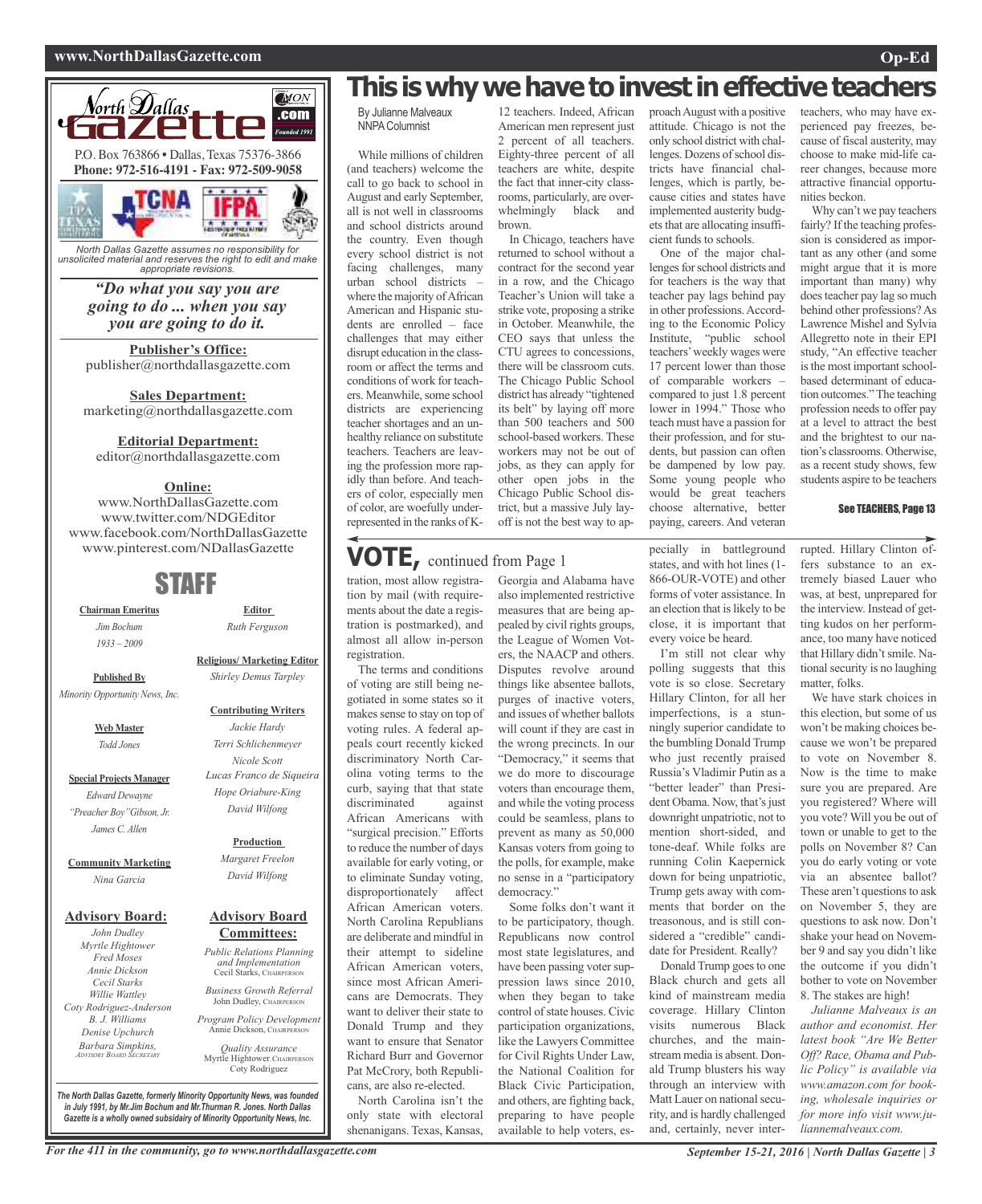#### **Health www.NorthDallasGazette.com**

# **Snapshot look at the state of health care in Texas**

More Americans have accessto health care today, but cost and quality vary widely from state to state. According to the Pew Charitable Trusts, state health costs depend on a number of factors, ranging from federal legislation to the overall health of residents to the number of "public charges" such as prisoners and recipients of social assistance. And often, policy makers have no hand in determining or swaying the amounts that residents shell out for health expenditures.

How does Texas Compare?



pital Beds per Capita

Physicians per Capita

tists per Capita

• 42nd – Number of

• 28th – Number of Den-

 $• 43rd - Physician$ 

Health Care in Texas (1=Best; 25=Avg.): (Info via WalletHub)

• 23rd – Average Monthly Insurance Premium

• 27th – Number of Hos-

Medicare Acceptance Rate  $\cdot$  51st – % of Adults Aged 18 to 64 with Health Insurance

• 50th – % of Children Aged 0 to 17 with Health Insurance

• 16th – % of At-Risk Adults Without a Routine Doctor Visit in Past Two Years

 $\cdot$  47th  $-$ % of Adults Without a Dental Visit in Past Year

• 5th – % of Medical Residents Retained

For every American, that amount is about \$9,523 annually and expected to rise in the coming years, accord-

ing to the most recent data from the Centers for Medicare & Medicaid Services. In 2014, health spending accounted for 17.5 percent of national GDP. By 2025, that figure will increase by an estimated 2.6 percent. An international comparison of health expenses reveals that Americans even pay the highest for certain prescription drugs and some common medical procedures compared with patients in other wealthy countries. But higher costs don't

necessarily translate to better care and treatment here at

home. The Kaiser Family Foundation found in its latest analysis of global health care quality that the U.S. remains outperformed by several of its peers "on a large number of measures," despite improved performance in others. In particular, the U.S. lags in "life expectancy" at birth; cost-related barriers to health care access; the prevalence of retained surgical items or unretrieved device fragments; and burden of disease, which takes into account years of life lost due to premature death and years of life lost to poor health or disability."

### **Brain study shows belief's role in how nicotine affects smokers**

How the brain responds to nicotine depends on a smoker's belief about the nicotine content in a cigarette, according to new research from the Center for BrainHealth at The University of Texas at Dallas.

The study, recently published in Frontiers in Psychiatry, found that smoking a nicotine cigarette but believing that it lacked nicotine failed to satisfy cravings related to nicotine addiction. Contrary to their expectations, researchers found that to satisfy nicotine cravings, smokers had to not only smoke a cigarette with nicotine but also believe that they were smoking nicotine.

"These results suggest that for drugs to have an effect on a person, he or she needs to believe that the drug is present," said Dr. Xiaosi Gu, assistant professor



in the School of Behavioral and Brain Sciences and the study's lead author.

The scientists used functional magnetic resonance imaging (fMRI) to capture neural activity in the insula cortex, a region of the brain that plays a role in diverse functions such as bodily

perception and self-awareness. The insula cortex is also associated with drug cravings and addiction, Gu said.

Twenty-four chronic, nicotine-addicted smokers participated in the doubleblind study. Over four visits, participants were twice

given a nicotine-containing cigarette and twice a placebo. With each type of cigarette, they were once accurately told what type they had and once told the opposite.

"We examined the impact of beliefs about cravings prior to and after smoking while also measuring neural activity," said Gu, who also serves as the head of the Computational Psychiatry Unit at the Center for Brain-Health.

Each visit, participants underwent an fMRI scan and were administered a cigarette, but each visit tested a different condition:

• Believes the cigarette contains nicotine but receives placebo.

• Believes the cigarette does not contain nicotine but receives a nicotine ciga-

• Believes the cigarette contains nicotine and receives nicotine.

• Believes the cigarette does not contain nicotine and receives placebo.

"We expected the presence of nicotine to show some sort of craving response compared to conditions where the subjects did not receive nicotine despite the belief about the nicotine given, but that was not what we found," said Read Montague, co-author of the study, director of the Human Neuroimaging Laboratory and the Computational Psychiatry Unit at Virginia Tech Carilion Research Institute.

After smoking the provided cigarette, participants completed a reward learning task while undergoing fMRI scans. They rated their levels of craving before smoking the cigarette and after the task.

The fMRI scans showed significant neural activity that correlated to both craving and learning signals when participants smoked a nicotine cigarette and believed its nicotine content was genuine. However, smoking nicotine but believing it was a placebo did not produce the same brain signals

Results from this study support previous findings that beliefs can alter a drug's effects on craving, providing insight into possible avenues for novel methods of addiction treatments.

The work was supported by grants from the National Institutes of Health, the Kane Family Foundation, the Wellcome Trust and The Dallas Foundation.

### **New partnership to help families raise drug free kids**

rette.

The Partnership for Drug-Free Kids, a national nonprofit committed to helping families struggling with their son or daughter's substance use, announced last week that Partnership for a Drug-Free Texas, an initiative of Drug Prevention Resources, will become their newest Alliance Partner.

Based in Dallas, Drug Prevention Resources is the oldest drug prevention agency in

Texas. Its mission is to unite students, families and communities in a common desire to power change and flourish in positive, drug-free environments. Since 1991, Drug Prevention Resources has provided drug prevention and life-skills training to more than 78,000 at-risk youth and families. Through this partnership, the agency will help educate families about teen substance use and strategies

they can use to help their loved one.

"Our team is thrilled to serve as the Texas state-wide partner for the Partnership for Drug-Free Kids," said Becky Vance, President and CEO of Drug Prevention Resources. "Both our organizations believe it is vital to empower families with information, support and guidance to get the help their loved one needs and deserves. Using the national Partnership's incredible creative and messaging to reach Texas families is a national, state and local win."

"We are grateful to have Drug Prevention Resources join our network of partners working to reduce substance use among teens," explained TeriChristensen, SVP, Director of State and Local Operations at the Partnership. "Through this collaboration, we are able to reach families

across Texas with the messages and resources to help protect the health of young people."

As teen medicine abuse reaches alarming levels, the Partnership for a Drug-Free Texas initiative will help educate parents and caregivers on comprehensive steps to safeguard medicines, dispose of them properly and talk with their kids about the dangers of abuse.

To learn more about Drug Prevention Resources, please visit www.drugprevresources.org.

*IMPACT Communities is a community coalition that serves the Garland, Rowlett and Sachse area by educating youth and their families on the health and legal consequences of substance abuse. It is a program of Drug Prevention Resources, Irving, TX.*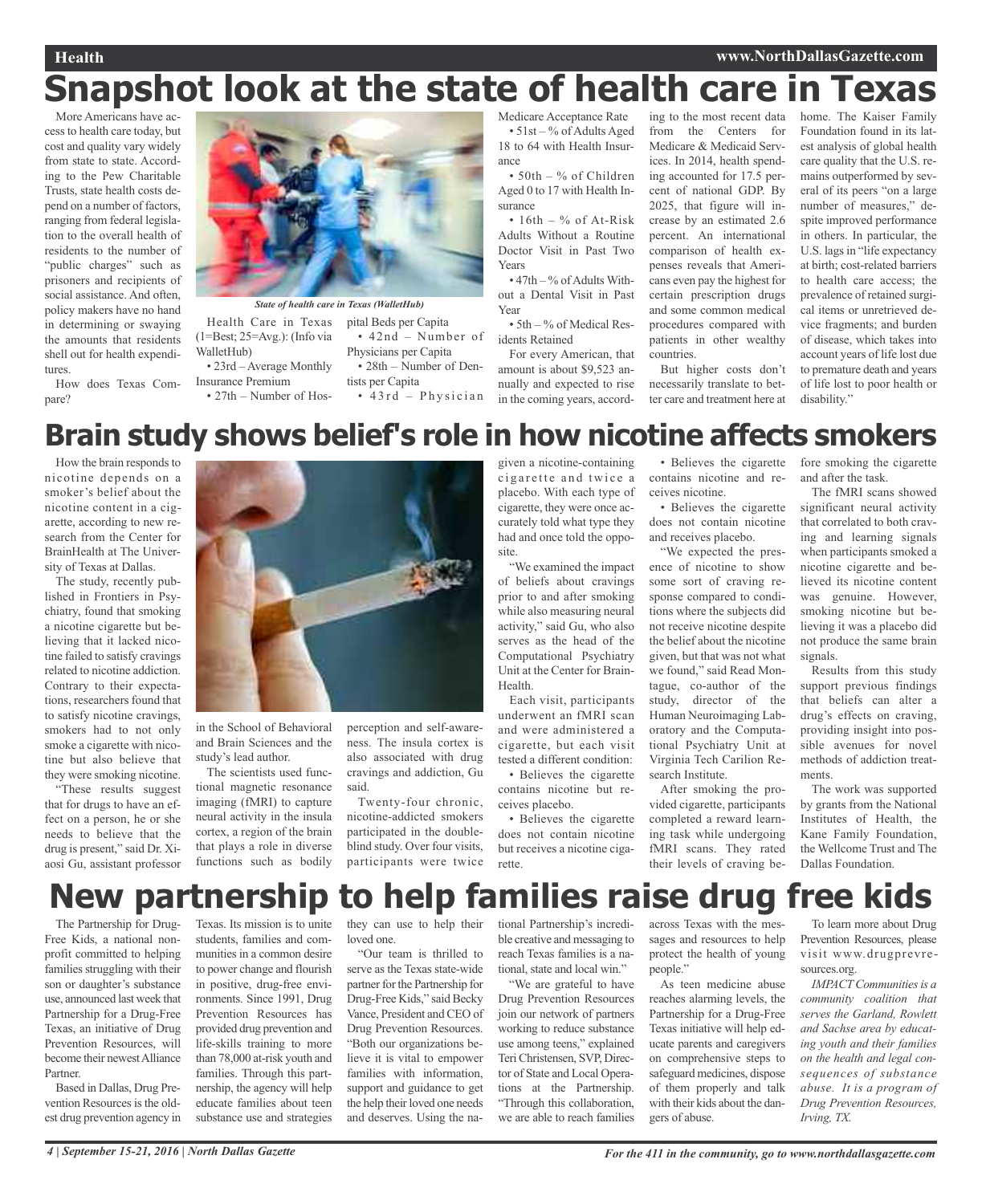#### **www.NorthDallasGazette.com**

#### **Community News**

### **Dallas Volunteer Attorney Program hosts monthly legal clinics**

In the month of September, the Dallas Volunteer Attorney Program (DVAP), a joint initiative of the Dallas Bar Association and Legal Aid of NorthWest Texas, will hold Legal Clinics for Dallas County residents who meet

certain financial guidelines. All clinics begin at 5:00 p.m., with the exception of the Veteran's Clinic, which begins at 1:30 p.m.

Schedules and locations are as follows:

•East Dallas(Grace United

Methodist Church—4105 Junius at Haskell) Sept. 15

• South Dallas (Martin Luther King, Jr. Center— 2922 MLK Blvd.) Sept. 27

• West Dallas (2828 Fish Trap Rd., Dallas, TX 75212) Sept. 22

• Garland (Salvation Army—451 W. Avenue D, Garland, TX 75040) Sept. 15 • Friendship West Baptist Church (2020 West Wheatland Rd., Dallas, TX 75232) Sept. 21

• St. Phillip's Community

Center (1600 Pennsylvania Ave., Dallas,TX 75215) Sept.  $20$ 

The clinics offer free legal advice and consultation in civil matters for those who qualify under Legal Aid's income eligibil-

ity guidelines. Applicants are asked to bring proof of income, identification, legal papers, etc. with them to the clinic. For more information, log on to www.dallasvolunteerattorneyprogram.org.

### **Focus on food and fun, not stress and driving at the fair**

There's more fried food and more fun at the 2016 State Fair of Texas Sept. 30 through Oct. 23., and DART has more ways for you to "Celebrate Texas Agriculture."

Fair days are always busy days on DART Rail and buses. DART will make the following changes beginning Monday, Sept. 26:

• Extra Green Line trains between Victory and Lawnview stations from 9:30 a.m. to 3:30 p.m. weekdays and 9:30 a.m. to 7 p.m. weekends; all trips will feature 3-car trains;

• Orange Line extended to Parker Road on all trips, weekdays and weekends;

• Added Green and Blue



line service after 7 p.m. Saturdays and Sundays;

• Extra buses on Routes 60 and 409 Fridays, Saturdays, Sundays and Mondays.

• Trinity Railway Express (TRE) will operate on all

four Sundays during the fair.

**Direct access to Fair Park** Ride DART's Green Line

to two stations: Fair Park, located on Parry Avenue at the entrance to the fair-

### **MAYOR,** continued from Page <sup>1</sup>

The two projects the are, let's call them 'the workmayor refers to as "enablers" of development in South Dallas include the Trinity Parkway, along with the Trinity Park itself, and Fair Park.

Rawlings noted a park design has been put together at an estimated cost of \$250 million which he believes will be a major boost for the city. The parkway which goes along with the Trinity park has drawn a bit of criticism from residents in the past, but Rawlings said changes have been made which he thinks will make the project more acceptable.

"We have shrunk the footprint of the parkway," Rawlings said. "It is now a fourlane parkway, and it is still connecting the largest job area, which is the hospital and the Love Field area, to South Dallas/Fair Park and on to Pleasant Grove. This is very important because we understand that transportation is becoming a bigger and bigger issue for people that

ing poor." Fair Park is the other issue

that is on the top of the mayor's to-do list.

"Fair Park has been a major disappointment to South Dallas/Fair Park, and it has just kind of done nothing," Rawlings said. "We've under-funded it and we've really underplayed it and under-leveraged Fair Park."

The State Fair has a contract with the city until 2028 on Fair Park, and Rawlings said the land purchases and concrete sprawl has caused hard feelings in the neighborhood. He is seeking to devote a public/private partnership to raise private funds to revitalize Fair Park by building a park, pushing back the fencing and "put the 'park' back in Fair Park."

Rawlings said he believes the biggest part of growing South Dallas is is to "debunk" myths" about the quality of life in South Dallas.

"It needs to get on the

radar screen of this city,' Rawlings said. "I think the saliency of southern Dallas, because of a lot of different things, is much better today than it has ever been before."

Some other issues still facing South Dallas are commercial owners and landlords who do not reinvest in their properties. Rawlings said the area also needs more neighborhood organizations to enhance the "culture of clean," noting the city has knocked down more than 1,100 condemned homes to that effect. Stray dogs have recently become a major issue.

And finally, the perception of the quality of schools in Dallas continues to be a problem.

"I was very disappointed that (Tax Ratification Election) didn't pass at the school board," Rawlings said in regards to the recent decision by the Dallas Independent School District's board of trustees not to seek a tax increase in the November election.

grounds, and MLK, Jr., located south of R.B. Cullum Boulevard and convenient to the Gate 6 entrance and the Cotton Bowl stadium. Extra Green Line trains will be available approximately every 15 minutes between Victory and Lawnview stations from 9:30 a.m. to 3:30 p.m. weekdays and 9:30 a.m. to 7:30 p.m. on weekends.

**Connect to Green Line** All DART Rail and Trinity Railway Express (TRE) passengers can transfer easily to the Green Line. Trains going to the fair will say "Fair Park," "Buckner" or "Lawnview."

Orange Line passengers

from Irving transfer to the Green Line at Bachman Station. Southbound Orange, Red and Blue line passengers transfer at Pearl/Arts District or St. Paul stations. Northbound Red and Blue line passengers transfer at Akard Station. TRE passengers transfer to the Green Line at Victory Station. Details are at TrinityRailwayExpress.org.

The Denton County Transportation Authority (DCTA) will be adjusting its schedule during the fair. Customers should check DCTA.net for departure and arrival times and to ensure smooth connections at Trinity Mills Station to DART's

Green Line. **Day Pass and GoPass**

#### **app**

Purchase a Local Day Pass for \$5, good for DART Rail, local buses and riding the TRE from CentrePort Station. Tarrant and Denton County customers need to purchase a Regional Day Pass for \$10. Passes are available at ticket vending machines located at all DART and TRE stations and on the GoPass app available for both Apple and Android.

For the second year you can buy your State Fair of Texas general admission

See DART, Page 16

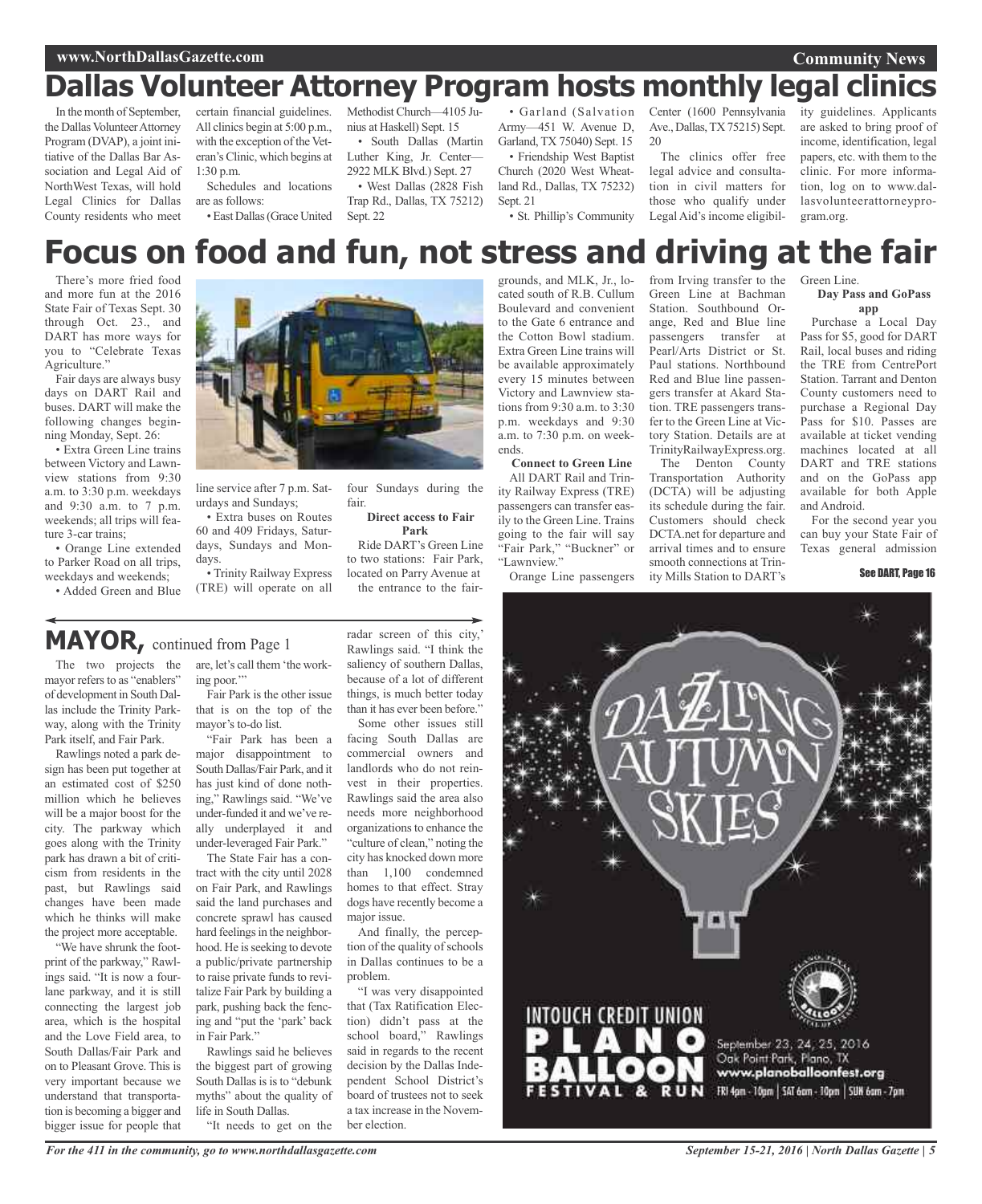## **Dallas ISD pre-K program hits 11,000 students for first time in history, surpasses projections**

For the first time in the Dallas Independent School District history, pre-K enrollment has topped projections to serve more than 11,000 students. As of today, there are 11,175 prekindergarten students enrolled in Dallas ISD, and some continued pre-K growth is expected over the course of the 2016-2017 year.

Superintendent Michael Hinojosa set a goal to increase pre-K enrollment by 7 percent over last year; en-



*Pre-K students at Tom C. Gooch Elementary School read together. (Photo: Dallas ISD)*

rollment numbers as of dents.

today represent a 7.3-percent increase of 762 stu-we provide quality pre-K "This reinforces that if options for families, they will take advantage of them for the benefit of their children," said Derek Little, assistant superintendent of Early Learning.

The district's Early Learning department led targeted recruitment campaigns that directly interfaced with community members. Marketing efforts included: robocalls, a billboard campaign, door-todoor visits, yard signage in neighborhoods, broadcast PSAs, and printed collateral.

The biggest gains were made among the pre-K 3 year-old program, which saw a growth of 534 more students than last school year, when 302 total students were enrolled.

This school year also marks the first time the district has offered full-day, tuition-based pre-K.

"We will continue to market and communicate that Dallas ISD is a great choice for pre-K," said Little. "Our

goal is to continue spreading the word with community partners that Dallas ISD, in conjunction with its partners, provides a suite of early learning opportunities, including full day for fouryear-olds, half day for three-year-olds, and tuition pre-K at a competitive rate."

Dallas ISD still has available pre-K seats across the district. Go to www.prekdallas.org to learn more or register.

### **SMU's rating improves now tied with UT Austin as state's second best school**

SMU rose to its highest ranking among the nation's universities in the 2017 edition of U.S. News & World Report's Best Colleges, released online today.

Among 220 institutions classified as national universities, SMU ranks 56, up from 61 a year ago.

The new ranking again places SMU in the first tier of institutions in the guide's "best national universities" category. In Texas, only Rice



University ranks higher. SMU and the University of Texas-Austin were tied. Among private national universities, SMU ranks 39.

SMU's increase was one of the five largest among the top 100 universities. Since 2008, SMU's 11-point increase is one of the four largest among schools in the top 60.

For the rankings, U.S. News considers measures of academic quality, such as peer assessment scores and ratings by high school counselors, faculty resources, student selectivity, graduation rate performance, financial resources and alumni giving. SMU ranks 24 among all national universities in alumni giving at 25 percent. In other ranking cate-

gories, SMU ranks 32 as one of the best national universities for veterans.

"It is gratifying for SMU to be recognized for its positive movement among the best national universities," said SMU President R. Gerald Turner. "The ranking is an example of the momentum of the Second Century Campaign and the University's Centennial Celebration.

"We appreciate external recognition of our progress and believe it's valid, but we also know that rankings do not portray the whole picture of an institution and its strengths. We encourage parents and students to visit the institutions they are considering for a firsthand look at the academic offerings,

the campus environment and the surrounding community to best gauge a university."

The rankings of 1,374 institutions, including national universities, liberal arts colleges, regional colleges and regional universities, are available now at www.usnews.com/colleges and on newsstands Sept. 23. Find the "Best Colleges 2017" guidebook in stores Oct. 4.

### **Cedar Valley College Responds to Closure of ITT Institutes; Information Session Scheduled for Sept. 20 at Lancaster Campus**

In response to the recently announced closures of ITT Institute campuses, Cedar Valley College has scheduled an information session for affected students at 5:30 p.m. Tuesday, Sept. 20. The session will take place in Building L.

ITT had campuses located in DeSoto, Arlington and Richardson. The session is designed to help students learn what op-

wasn't influenced by my roles here. I could go off of life experiences that weren't always connected to me as a mother, teacher, wife or

Watkins said the experience of strong women remains her favored subject

daughter."

tions are available to them at CVC or other Dallas County Community College District institutions.

"We certainly want to be responsive in this difficult situation and let students know that Cedar Valley College and DCCCD are here for them as an option to continue their journey in higher education," said Jarlene DeCay, CVC dean of student success.

matter. In 2014, she received the Pushcart Prize for her short story "The Mother," which explored the black matriarchal experience in West Texas.

"I'm intrigued by women who are the bearers of history and those who shape

CVC offers a wide array of business and technical programs that lead to Associate degrees and/or short-term Level 1 certificates, including:

• Business Management • Computer Information

Technology

• Marketing

drawn to."

- Computer Graphics
- Automotive Technology

• Logistics, Supply

history through their memories and their words," she said. "Women as mothers and what they teach their children and how they choose to mother has always been something I'm

She credits her experience in the creative writing program at UT Dallas, and Chain Management, and Manufacturing Technology • Heating and Air Con-

Students who want additional information can contact Johnathan Moss, CVC senior advisor, a t 9 7 2 - 8 6 0 - 5 2 5 1 o r JMoss@dcccd.edu, and may also refer to a special web page established by the Dallas County Community College District at: www.dcccd.edu/CD/CES P / P a g e s / I T T - Students.aspx.

las.

"The stories she tells are her stories, and she knows how to tell them in a way that is both true to them, true to her characters and true to herself," Reynolds said. "In doing so, she reaches all of us and makes us think and, most important, feel. The result is writ-

National Pan-Hellenic **Pan-Hellenic Council hosting Happy Hour**

**National**

Council, Inc. - Dallas Chapter presents the Happy Hour Fundraiser benefiting NPHC-Dallas philanthropic activities including scholarships and more in Dallas and surrounding areas.

The Dallas Devine Nine Happy Hour Fundraiser will be held on Sept. 23, 5:30-8 p.m. at the On the Border located at 3230 Knox Street in Dallas.

ing that exceeds the bounds of the moment and connects us all in the commonality of experience.

"I have no doubt that her name will very soon grace the pages of the national media and she will find herself standing firmly in the ranks of the country's great writers."

WATKINS, continued from Page 2

#### ditioning Those unable to attend the Sept. 20 session are welcome to attend regu-

larly scheduled advising sessions that are held weekly during the course of the semester, Tuesdays at 5:30 p.m. and Fridays at 10:30 a.m., in Building L.

specifically her mentorship under program director Dr.

Clay Reynolds, as instrumental in building her confidence as an author.

She has published a dozen short stories. Last December, she released her latest, "The Peeling," which she wrote in one of her writing workshops at UT Dal-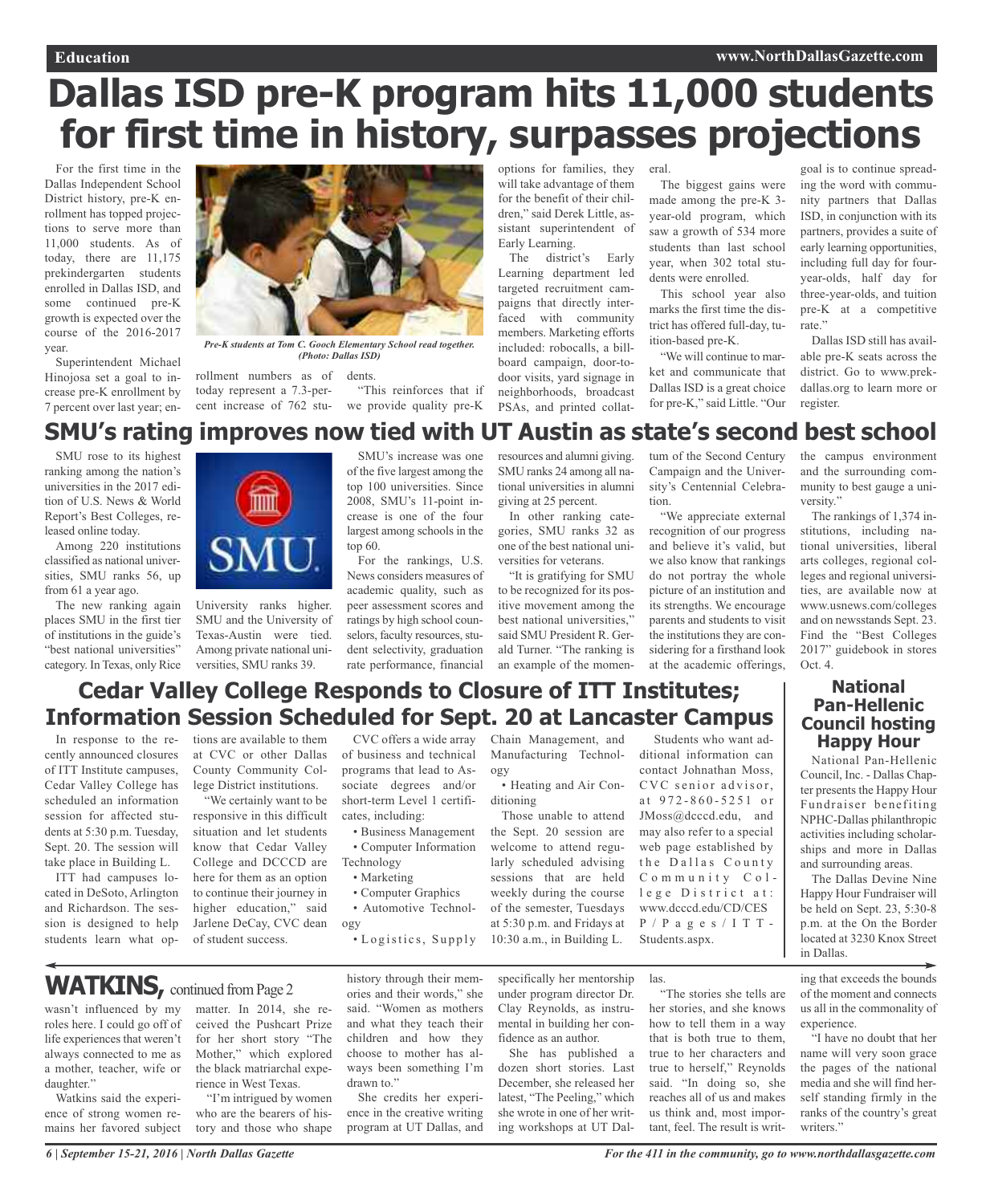### **Construction underway on Irving-Grand Prairie Fire Training Facility**

The cities of Irving and Grand Prairie will soon share more than a geographical border. Next year, the cities will both begin using a new training facility near State Highway 161 and Belt Line Road.

The state-of-the-art facility, which broke ground in July, is a partnership between the Irving and Grand Prairie fire departments. The facility benefits both cities by allowing their fire departments to use the same space, rather than each building its own facility — saving millions for taxpayers in each city. The estimated completion date is March 2017.

The fire facility's components will include an indoor



#### **GARLAND Fire Department taking applications**

Garland Fire Department is recruiting candidates interested in a career as a firefighter/paramedic. Starting salary is \$51,273 and compensation includes great benefits and incentive pay. Candidates must be 18 to 35 years of age and have a high school diploma or GED.

Applications will be accepted online through 5 p.m. Sept. 15.

For more information, contact the recruiting office atGFDRecruiting@GarlandTX.gov.

#### **MCKINNEY Voter registration event planned**

In order to fully participate in the electoral process, citizens must be registered to vote. To facilitate registration, the City of Murphy is cooperating with a local resident to conduct voter registration sessions on Saturday,



*Rendering of the Irving-Grand Prairie Fire Training Facility*

and outdoor classroom, office space, training tarmac, and various outdoor training simulators for confined space, high-angle and trench rescue, vehicle extrication and positive pressure fire attack. Also, the space will house a five-story, multi-use fire training tower, which

Sept. 10 and Saturday, Oct. 8. Murphy resident and certified Deputy Voter Registrar Maggie Whitt will be donating her time on both Saturdays from 10 a.m. to noon at the Murphy Community Center, 205 North Murphy Road. She will assist citizens who live anywhere in Collin County in completing their registration.

In addition, Barbara Harless, chair of the Charter Review Commission, will host an hour-long review of the 15 proposed amendments on the same two days at 10 a.m. in the same location. Handouts

will simulate the various forms of construction firefighters and emergency services personnel encounter.

The facility will contain three fire simulators for active fire combat training, as well as various search and rescue areas. Also, it will include several acres of tarmac

and light refreshments will be provided.

"Anyone who is a US citizen 18 years of age or older may register to vote," said Whitt. "It does not cost any money, and there are no outof-the-ordinary requirements. All we need is for the individual to show up in person with either a driver's license number or a valid Social Security number."

Whitt says that persons wishing to modify their registration, by changing the name or address on their voter registration card, must also undergo the same

for driver and equipment training.

Thanks to the joint effort of both cities, fire personnel will have the ability to train more often in a safe, updated facility.

The building is phase one of a 38.8-acre Fire-Police Master Planned Facility. Once completed, the center will include administrative offices, training and fitness facilities for both emergency services departments, police dispatch for Irving's North Station and a fire apparatus storage building.

For more information on the department's upcoming initiatives, visit CityofIrving.org/Fire or call (972) 721-2514.

process as new registrants.

"When people move or get married, divorced or widowed, their name or address may change, and that requires a new registration," she said. "If the name or address on the voter rolls is not the same as the identification they provide at the polling location, they may be required to use a provisional ballot to vote. A new registration can eliminate that process."

The registration is more than 30 days before the November 8 election, fulfilling the time requirement between voting and registering.



We Also Handle Criminal Defense & Wills and Probate

**Gina Smith & Associates** 2141749-0040



Free Parsonal Injury Consultation

*The Inspiration Band is one of the acts set to perform in the Irving Heritage District on Friday night.*

### **Celebrate Irving's 'hometown' feel**

tival in the heart of the Irving Heritage District celebrates the hometown feel of Irving with attractions for all ages. Each year thousands of people attend this family affair, which offers live music, the Manifolds on Main Street Car Show, free rides and activities for children, food and shopping.

Special performances include The Inspiration Band at 6:30 p.m. on Friday night followed by the All Funk Show at 8:30 p.m. With music all after-

This annual street fes-noon on Saturday afternoon.

> Admission is free on both days. Friday evening features live music and free children's activities. On Saturday the festival expands to include a car show, additional children's entertainment and a Craft Marketplace with vendors selling crafts, jewelry, décor, apparel and more.

> For more details, please visit http://cityofirving.org/1301/Irving-Main-Street-Event.





#### For the 411 in the community, go to www.northdallasgazette.com September 15-21, 2016 | North Dallas Gazette | 7

#### *WWW.NorthDallasGazette.com* **Plano** */* **Irving** */* **Community** Briefs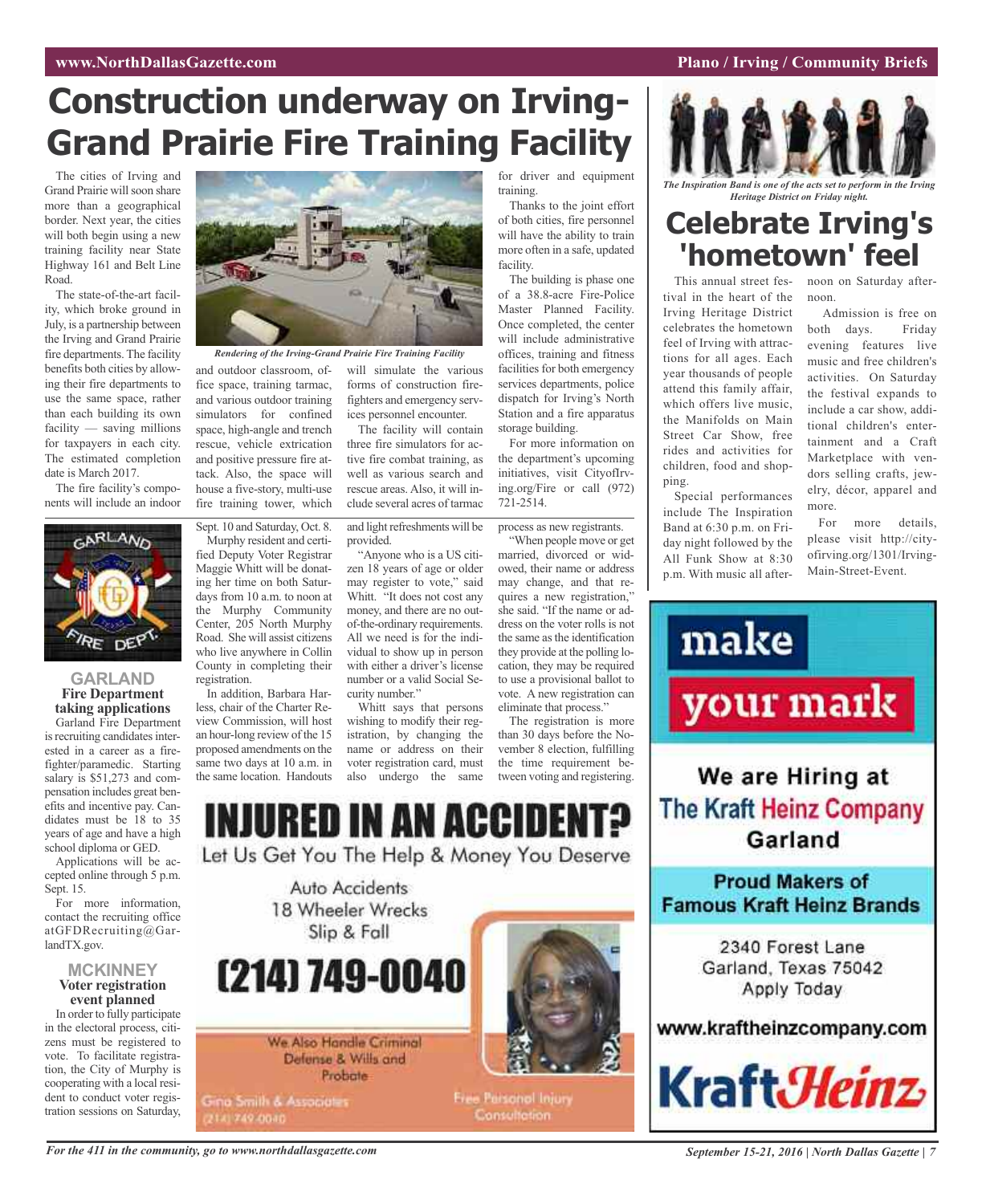

*8 | September 15-21, 2016 | North Dallas Gazette*

*For the 411 in the community, go to www.northdallasgazette.com*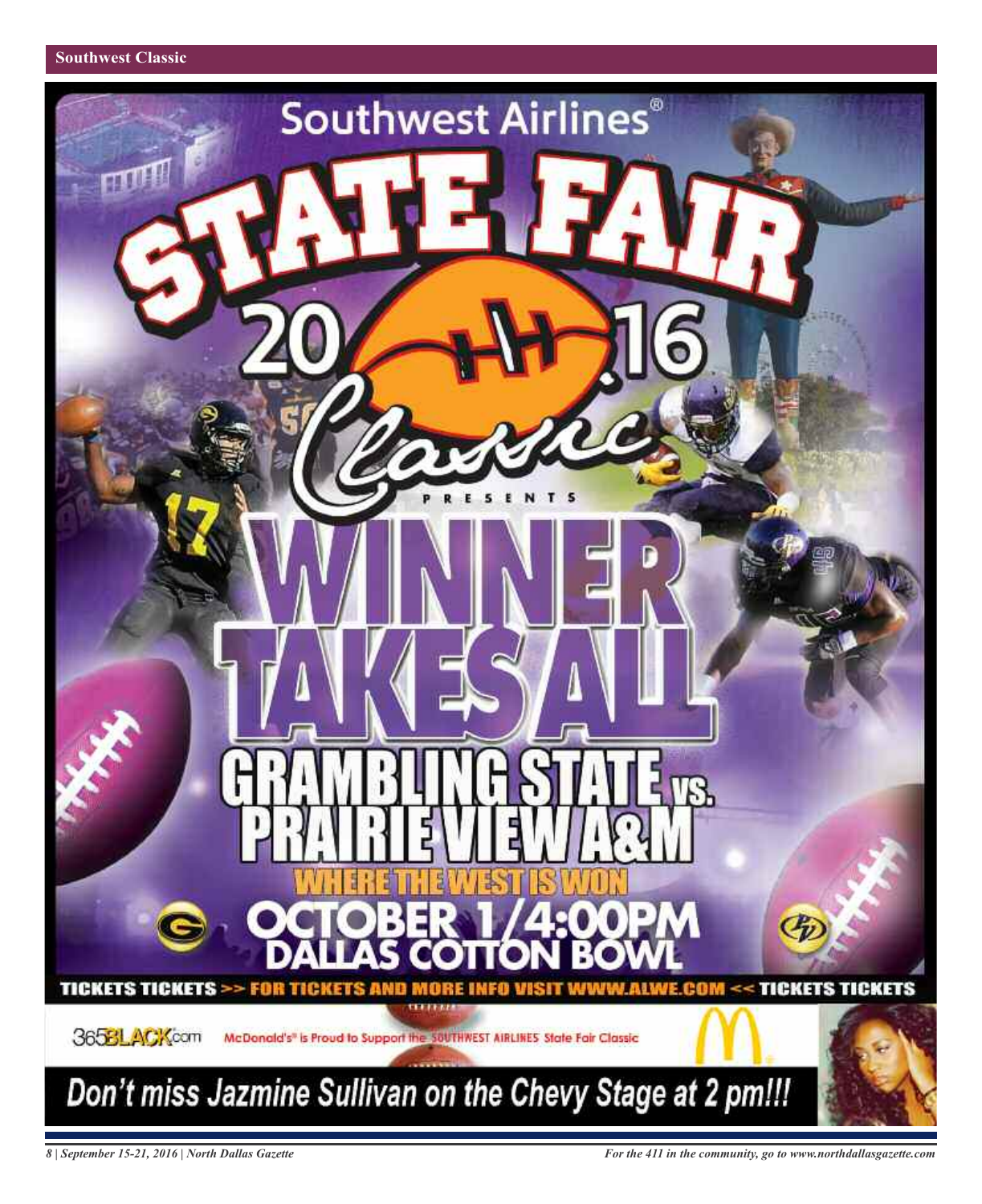

*Hard WORKING women in Jubilee's next show (Photo Credit: Photo by Cecil Fuqua)*

#### **Snowden debuts on Dallas screens this Friday** as anAmerican hero and oth-

By David Wilfong *NDG* Special COntributor

Oliver Stone's espionage epic hits Dallas theater's this Friday, recounting the tale of the biggest leak of classified material in the history of the United States intelligence



services. Snowden is a polarizing figure, with many seeing him ers regarding him as a traitor.

*WORKING* are everybody you know. The situations are everyday situations. But this musical is anything but ordinary. A different look at the seemingly humdrum lives of working people reveals a myriad variety of hopes, aspirations and dreams. Of course, to some, life is a Monday to Friday drudge, but to others there is great pride in their daily rou-

Whichever is the case, Snowden is not known as an exciting personality, and Stone does a masterful job of keeping the action moving despite dealing with a rather subdued personality as a cen-

tral character.

The characters of tine. A powerful contempo-

There are no surprises in the film, as all details covered have been reported in the media in recent months, but Stone wraps it all together in a format that is sure to keep the audience's attention for a two-hour stretch.

rary score with songs by Stephen Schwartz and James Taylor among others, backed by a vital and dramatic book makes this musical a winner for all ages. Bargain Priced \$19 Preview Performances run Sept. 30 – Oct.6. Opening Night is Friday, Oct. 7 and performances continue through Oct. 30, 2016 (\$25- \$29). Evening performances

**Jubilee's WORKING is a musical that will**

**appeal to the working man and woman**

bitions are Sept. 23, 6-8 p.m. in the Forum Gallery

and Studio Gallery.

are Thursday, Friday, and Saturday at 8:00 p.m. Matinee performances are Saturday and Sunday at 3:00 p.m. Tickets may be purchased online at jubileetheatre.org, in person at the theater Box Office, located at 506 Main Street, or by calling 817- 338-4411.

### **North Dallas Gazette** The most popular source for entertainment events!

North Dailus Guzeste is the fastest-growing destination. for DFW events, with more than 45.000 monthly enline readership, 10,000 workly newspaper circulation, and 10.000 weekly acosiciter readership! Partner with North Bailes Gezette, and let us get the word out about your upcoming event!



#### **Brookhaven Art Dept. Presents Tanya Synar and Jennifer Hill**

*International* 

FESTIVAL

**SAT. October 1** 

Haggard Park, Plano

**11am - 5pm** 

The Brookhaven College Art Department is pleased to present two exhibitions now on display through Sept. 23, 2016.

In the Forum Gallery, Tanya Synar exhibits an installation of sculpture and audio, with digital prints incorporating photographs and geological data. Synar earned a Bachelor of Fine Art in sculpture from Colorado Sate University, and a Master of Fine Art from the University of Washington.

ö

www.PlanoInternationalFestival

She has been a professor of sculpture at Texas Woman's University since 2004.

In the Studio Gallery, Austin artist Jennifer Hill exhibits ceramic works. Hill attended Brookhaven College before transferring to Southern Methodist University to earn a Bachelor of Fine Art in ceramics. Magna Cum Laude, and Master of Fine Art in ceramics at Utah State University. She has taught at Portland Community College, Kauai Community College, and since 2013 has taught at The Art School at Laguna Gloria in Austin. Recent exhibitions include Vision and Persistence, The Nora Eccles Harrison Museum of Art, Utah State University; Houston Center for Contemporary Craft, Houston, TX; Center for the Arts, Sebastopol, CA, and Currents: Past and Present, Thomas Center for the Arts, Gainesville, FL.

Receptions for both exhi-



*Do you have an upcoming event? Contact NDG Entertainment at jbrewer@northdallasgazette.com*

Food . Music . Dancing . FUN!

**FREE!**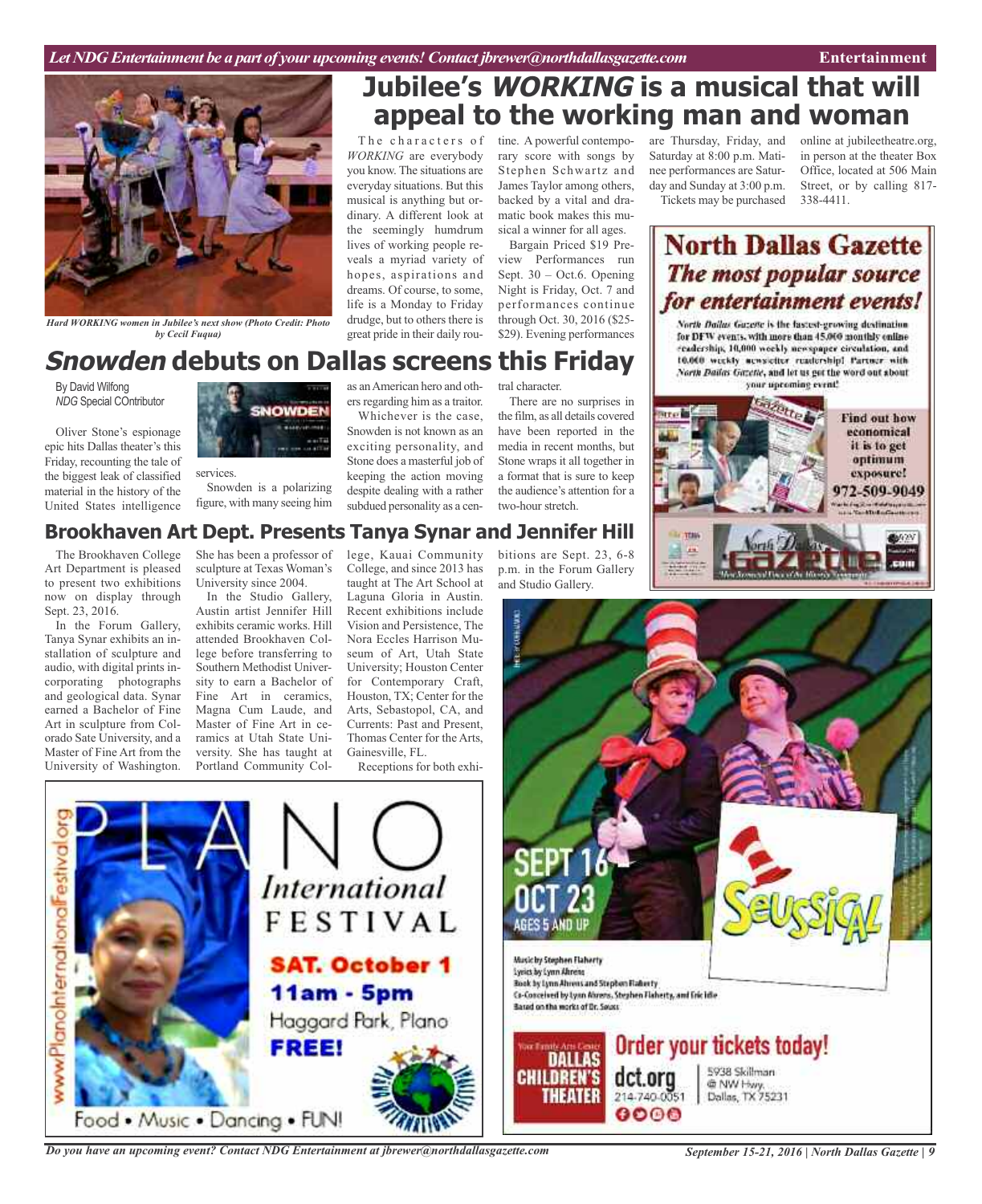### **Dallas Arboretum breaks ground on its pioneering farm-to-table Potager garden, A Tasteful Place**

The Dallas Arboretum and Botanical Garden, recently named one of the world's 15 most breathtaking gardens by Architectural Digest, broke ground on an \$8 million farm-to-table garden on the southern part of the property on Monday, September 12 at 10 a.m. Designed as a ferme ornée through the inspiration of PBS home and garden expert P.Allen Smith, SWA Architects, Buchanan Architecture and the Dallas Arboretum's horticulture team, the two-acre yearround food oasis named A Tasteful Place is one of the last two major gardens to conclude the Arboretum's Master Plan and will open in the Fall of 2017.



working gardens that are also visually beautiful. The Dallas Arboretum has already reached the heights of being one of the world's leading botanical gardens, and now is taking a pioneering step to incorporate a very useful and traditional European gardening tradition as one of its pri-

mary attractions," said P. Allen Smith. "As a Dallas landmark and international

destination, it will help reflect the movement to understand more about our food and where it comes from. A Tasteful Place will provide the opportunity for visitors to talk about resources and learn urban gardening firsthand with both modern methods and sustainable practices."

Enjoying premium views of the Dallas skyline, A

Tasteful Place will include an orchard, vineyard and raised beds of mixed flowers, vegetables, fruits and herbs, as well as shaded porches and patios overlooking White Rock Lake. The 3,600 square-foot Garden Pavilion will include a dining room and teaching kitchen to showcase local chefs preparing garden-to-table cuisine against 270-degree views of the garden. Smith has partnered with the Dallas Arboretum to develop programming that includes a year-round calendar of educational activities, tastings, horticultural demonstrations, workshops and public festivals. Visitors will be able to go into the garden with the chefs to learn how to pick the

edibles, clean and prepare them. Specialized classes will be offered on ethnic foods, mother and child cooking, as well as healthy and gourmet meals. Excess harvested food not used in cooking classes or tastings will be utilized by the Arboretum's in-house catering.

"In North Texas, you can harvest food from your garden 12 months out of the year," said Mary Brinegar, President and CEO of the Dallas Arboretum. "This fruit, herb and vegetable garden will be one of the most beautiful and active in the country. Programming for A Tasteful Place will help our entire community enjoy the bounty of educational value in this garden, which is also

rich with our beloved Texas traditions of gracious hospitality and outdoor living."

The Arboretum's harvests inATasteful Place will be on display in four raised gardens in the Potager Quadrant intensively planted with climbing vegetables and vines, as well as other vegetables planted ornamentally and interspersed with flowers to attract pollinators and beneficial insects. Overall, the garden will have 13 distinct features.

The Arboretum still has additional ways donors can participate in A Tasteful Place, both in named features and program endowments. Those interested should contact the Arboretum at 214- 515-6606.





Don't miss your chance to Advertise in the #1 Business Directory serving the African American community in the DFW metroplex!

10,000 copies printed & distributed in the DFW metroplex Annually. All listings & ads will also be distributed electronically to over 800,000 people worldwide through our E-Edition.

#### **OUR EXCLUSIVE & LIMITED TIME OFFERS**

#### Special Offer #1- \$1,000

(1) Full page color ad in 2017 Directory

- (1) Side Banner ad for 1 yr.
- (8) Eblast to over 38k members
- $(1)$  Ad on  $(1)$  IDB for 1 yr.

\*total value of \$4,200 for only \$1,000

- Special Offer #2-\$500
- (1) Half page color ad in 2017 Directory
- (1) Side Banner ad for 6 mo.
- (4) Eblast to over 38k members
- (1) Ad on (1) IDB for 6 mo.
- \*total value of \$2,300 for only \$500

#### \*\* ONLY (10) OF EACH OFFER AVAILABLE, SO CALL TODAY!\*\*

#### Advertising Deadline is Nov. 18th, 2016 Distribution date is Feb. 1st, 2017

FOR MORE INFORMATION OR TO BOOK YOUR AD TODAY CALL 866-834-3932 or EMAIL info@GoBlackBusiness.com



*NDG Entertainment Ticket Giveaway!!! Follow North Dallas Gazette on Facebook, Twitter and Instagram to keep up on all the latest!!!*

*10 | September 15-21, 2016 | North Dallas Gazette*

*Do you have an upcoming event? Contact NDG Entertainment at jbrewer@northdallasgazette.com*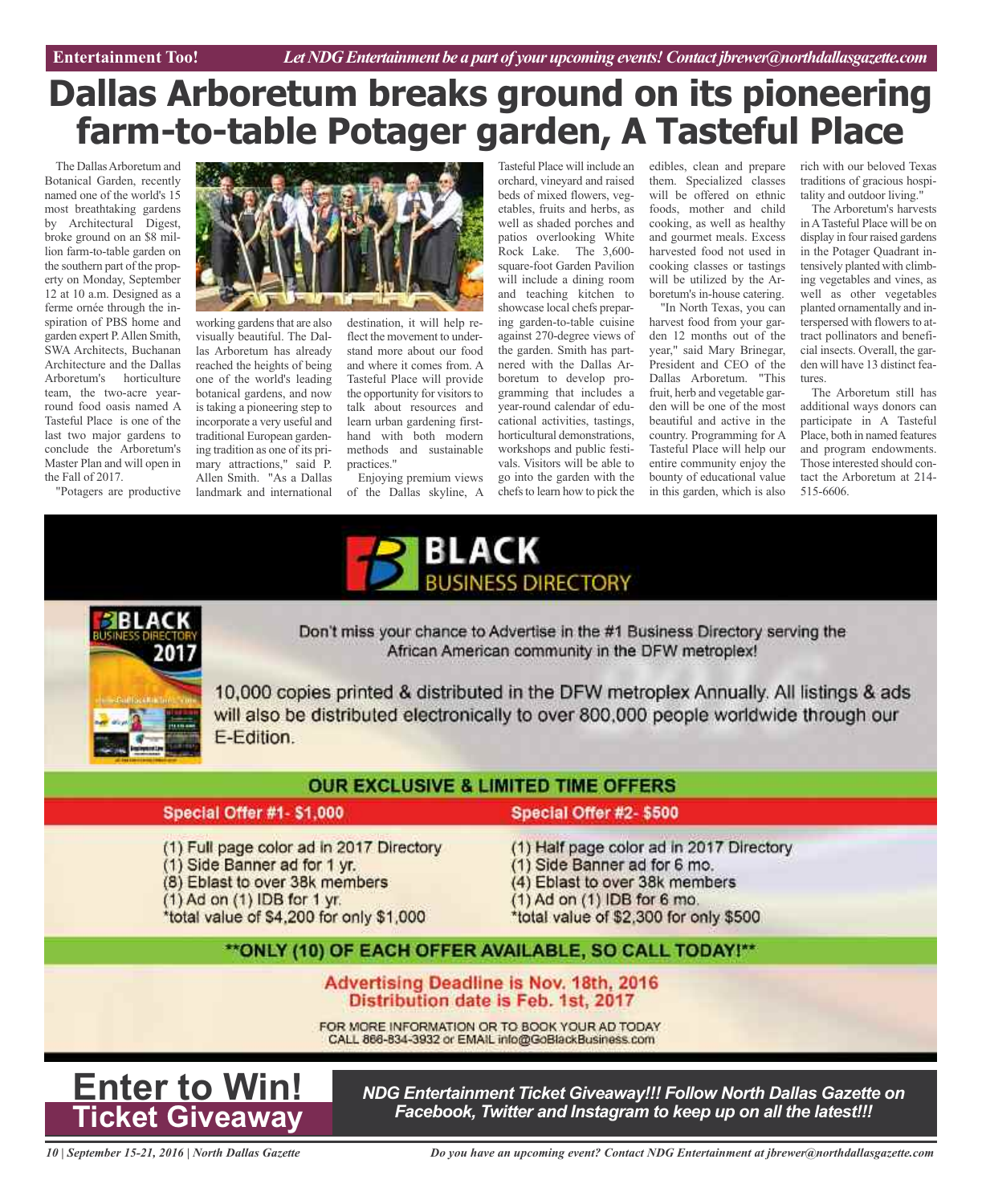# **Working in retirement may not be so bad**

Many older Americans who once dreamed of lounging around the house in retirement instead are waking up each morning to get ready for work.

A recent Pew Research Center study showed that the percentage of Americans 65 and overstill employed is on the rise, having reached 18.8

percent as of May, up from of Eikenberry Retirement 12.8 percent in 2000.

Depending on an individual's situation, though, working past traditional retirement age may not be such a terrible thing.

"Some people say they keep working because they can't afford to retire," says John Eikenberry, president

Planning (www.EikenberryRetirement.com), a wealth-management firm. "Some people don't want to retire because they love what they do."

Eikenberry, 68, falls in the latter group. His keep-at-it attitude worked in his favor working in retirement include:

• Relief from financial

takes longer to rehab." Some advantages of

"One of the people in the medical field told me that because I'm active that has helped me to rehab quickly," Eikenberry says. "They said if I was retired, typically it worries retirees have is running out of money, Eikenberry says. With people living longer, that's a legitimate concern. Even just a parttime job that brings in a little

stress. One of the biggest extra cash can help alleviate some of the stress. He has clients who work just a few days a week and that works well for them, he says.

See WORK, Page 12

### after a surgery in February. **AirBnB is making real progress for travelers of color**

#### By Laura W. Murphy President of Laura Murphy & Associates

When I was asked by Airbnb to lead their effort to fight discrimination and bias, I was skeptical. After spending decades fighting for the protection and advancement civil rights and civil liberties, I've seen many companies merely pay lip service to addressing these issues.

I also wondered how one single company could have a real impact on racial discrimination. The sad truth is that bias is deeply embedded in our culture, especially in the area of housing and public accommodations. Laws designed to prevent housing discrimination are unevenly enforced, and it remains a persistent civil rights challenge in many communities.

My time serving as the District of Columbia's first Director of Tourism left me all too familiar with the tactics used by hotels, restaurants and tour companies to ignore or even facilitate racial discrimination. And as an African American woman, I also grew up feeling the sting of racial bias. I still remember my parents' stories about The Negro Motorist Green Book and how Black families had to stay with other Black families when Jim Crow laws encouraged most hotels to deny accommodations to Black travelers.

Given that context, was it realistic to expect Airbnb to surpass others in the travel and lodging business and be a leader in overcoming entrenched industry practices and widespread bias?

What initially persuaded

Airbnb was my first conversation with Airbnb's CEO Brian Chesky. "Airbnb will never be able to fulfill its mission without seriously combating discrimination on its platform. We must solve this," he said. I knew that only with such determination and commitment from the CEO and others at the highest levels would real institutional change be possible.

Brian was also forthright in admitting that his company was slow to address these problems. He and his cofounders, Joe Gebbia and Nate Blecharczyk, started Airbnb with the best of intentions, but he agreed that there was an unacceptable lack of urgency to his previous attempts to address it, and vowed that such unconsciousness will not happen again.

So I, along with key senior leaders at Airbnb began a process designed to be as rigorous, comprehensive and inclusive as possible. In addition to Airbnb's management team, I held conversations with employees at every level of the company. Some of them had already created informal working groups to identify possible solutions. We also held consultations with hosts and victims of discrimination. Nearly all of them wanted to use the site again, and for many, Airbnb remains an important source of supplemental income.

The thing that struck me the most was that employees recognized this as a problem they had to solve across the whole of Airbnb, rather than putting the full responsibility on users to self-police or raise

#### me that change is possible at it to their attention.

As part of this journey I brought in experts including formerAttorney General Eric Holder and Harvard professor Dr. Robert Livingston to get their input, as well as over 20 civil rights organizations and leaders who have thoroughly explored the advancement of civil rights in the sharing economy. Airbnb also engaged with federal and state regulatory agencies, who encouraged them to be

proactive. They worked with elected officials who have been fighting for civil rights in this country for decades, and who act as an important barometer of consumer concern when they hear from constituents about incidents of discrimination or bias.

These individuals and organizations provided invaluable input that formed the basis for my report, Airbnb's

See AIRBNB, Page 10



#### **We buy 1998-2006 Models**

- *• Must be in good running condition*
- *• Title must be free from liens*
- *• Easy steps to follow, hassle free selling processing. No ad posting, no games with dealership sales.*

*• Quick transaction, you get your cash fast. We pay you on the spot.*

**Call today for appointment at your location 1-972-432-5219 Leave message if no answer, someone will get back to you.**



972-509-9058 Call: 972-432-5219 (Leave Message)

Friail inquiries1909@gmail.com



A TICKETSURANCE MEMBERSH P PLAN SUBSIDIZES THE COST OF FEES AND FINES RESULTING FROM AN ACCIDENTAL INFRACTION OF YOUR LOCAL OR STATE LAW

A TICKETSURANCE **PLAN CAN PROTECT** YOUR BUDGET FROM UNEXPECTED, **COVERED SITUATIONS** LIKE:



intarance: O pittotalane O forthermitchinesier O kingsteinserras mil investigation of rendred venience

*For the 411 in the community, go to www.northdallasgazette.com*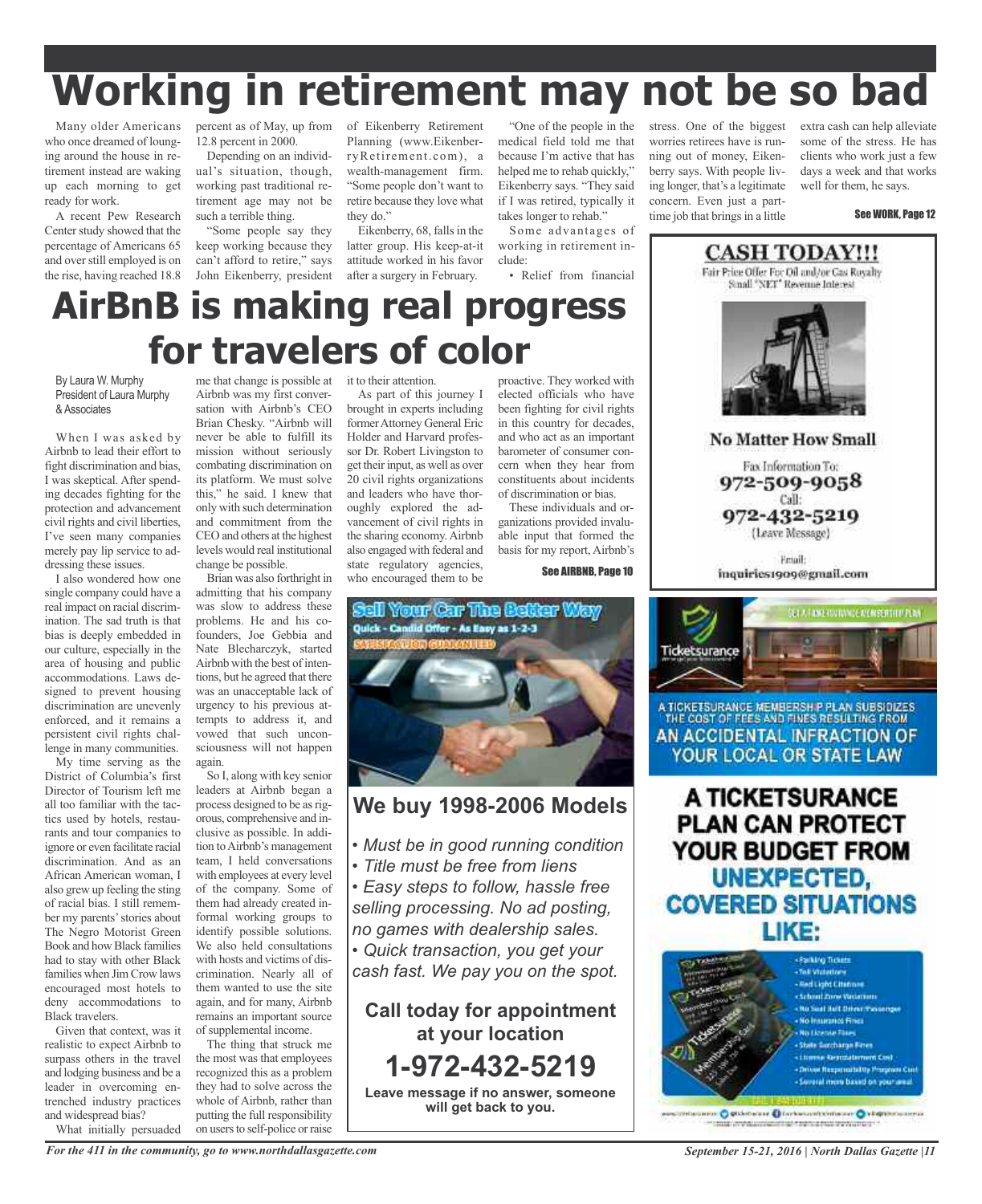### **Microsoft and HBCU Black Tech Pros VIP event in Dallas Sept. 22**

(BlackNews.com) In partnership with Microsoft's IT Business, HBCUConnect.com is offering black technical professionals in Dallas, Texas (and surrounding areas) the opportunity to meet with representatives from Microsoft to learn more about career opportunities, network with their peers, as well as open up one on one discussions with Microsoft team members that could lead interviews as soon as the next day for high paying tech careers! HBCU Connect has exe-

*Every few months, HBCU Connect hosts networking events in various cities for African American tech professionals who may be interested in career opportunities at Microsoft.*

uses Airbnb.

to do its part.

Fighting bias is an ongoing task that requires constant vigilance from all of us, and the civil rights community and I intend to holdAirbnb to their commitments. These changes are merely a first step, and Airbnb understands that no one company can eliminate racism and discrimination, but it has vowed

year that resulted has resulted in hires already. This event for black tech professionals on Thursday

I believe they will be suc-

what I have witnessed over the past three months, but because solving this problem is crucial to fulfilling their mission. Airbnb is a company founded on the idea that the world is becoming a more sharing and inclusive place, and they intend to do their part in bringing more of us

cuted on events for Microsoft's recruitment efforts in the past, hosting a similar event in May of this

## **AIRBNB,** continued from Page <sup>11</sup>

Work to Fight Discrimination and Build Inclusion, and the aggressive policy and platform changes Airbnb will adopt.

Everyone who usesAirbnb will be subject to a more robust and stringent non-discrimination policy and will have to commit to treat fellow users with respect. They have also hired a full-time team of engineers, designers, data scientists and more whose sole job is to work on rooting out discrimination where it happens, and preventing it from happening again.

In the meantime, Airbnb has also created a smarter, more efficient system of cus-

tomer service staff who can help users who might still experience discrimination and make sure their requests are dealt with quickly and effectively. Airbnb is also introducing "Open Doors" — if a guest experiences discrimination, Airbnb will investigate the situation right away, taking appropriate action and help ensure the guest has a place to stay. In addition, Airbnb will offer new training to help hosts learn to fight bias, and as the program develops they'll work to highlight hosts who have completed this training. These are strong and aggressive changes that will make a real difference for everyone who

### **WORK,** continued from Page <sup>11</sup>

• Physical fitness. It's no secret that, as people age, they tend to suffer more problems with their bodies, such as joint pains. Many jobs can keep them active and moving, making for better health.

• Mental fitness. A study published in the peer-reviewed journal Neurology this year found that activities that challenge your brain may help delay symptoms of dementia. "Talk to people in their 50s and 60s and you'll see that does scare us," Eikenberry says. "Work gives us the ability to keep our minds active."

Anyone considering working in retirement does

need to be aware of the financial implications with Social Security, Eikenberry says.

If you wait until your full retirement age to draw Social Security – 66 to 67 for most people these days – you can earn as much as you like.

But if you claim Social Security early – which you can do starting at age 62 – earnings are limited to \$15,720 annually. For every \$2 you make over that amount, \$1 is deducted from your Social Security.

That changes beginning with the year in which you reach full retirement age. At that point, \$1 is deducted for

every \$3 earned above a different limit. In 2016, that limit is \$41,880. But the only earnings counted are those before the month in which you reach full retirement age, according to the Social Security website.

Eikenberry is happy with his decision to remain on the job beyond retirement age and many of the clients he provides financial advice to find it rewarding, too.

"For me, there's nothing negative about working in retirement at all," he says.

*John Eikenberry, president of Eikenberry Retirement Planning (www.EikenberryRetirement.com), has 42 years of financial-service experience.*

Sept. 22 will target software engineers, service/network engineers, Mobile Developers, Technical Support Professionals and experienced IT/Security professionals in the region. The decision to host the event in the Dallas area was based largely on the large population of black technical professionals that are members of HBCUConnect.com.

We expect to see 100+ professionals in attendance that will be looking to land interviews with Microsoft leadership, as well as learn more about what life at Mi-

#### together.

*Laura W. Murphy is President of Laura Murphy & Associates. She is an influential national civil liberties and*  $c$ *ivil rights leader and a consummate policy strategist. She brings more than 35 years of experience in government and advocacy, including 17 years as Director of the ACLU Legislative Office where she advanced leg-* crosoft is like as an African American," said Will Moss, CEO of HBCU-Connect.com. What is really exciting about this particular event, is that Microsoft will be setting up interviews with some of the event attendees as soon as the next day, right after the event! This shows how serious Microsoft is about hiring talent from the African American professional community.

This will be a great opportunity for African Americans working in software, networking, or IT to make

*islation on free speech, criminal justice reform, national security, reproductive rights, LGBT and civil rights, and Internet privacy before Congress and the White House.*

*Murphy serves as a senior advisor to Airbnb, helping the home-sharing company update its policies and leading its efforts against discrimination on its platform.*

new connections, expand their network, and explore new career opportunities.

The event will be held on Sept. 22 from 5 p.m. to 7:30 p.m. and will be RSVP only. Once attendance is confirmed, the exact location of the event will be shared as well as details on parking and an agenda for the evening.

For more information, details and/or to register, visit: www.hbcuconnect.com.

#### **Cabinet Makers Wanted:** Now Hiring, Full Time, Excellent Pay, **Benefits** Flower Mound **469-702-2570**



Ed Bell Construction is a Dallas based heavy highway contractor doing business in the North Texas market since 1963. With clients such as TxDOT, Dallas County Public Works, and the Cities of Dallas, Fort Worth, Richardson and Mansfield (plus many others), we have a strong backlog of work in the highway market locally.

We are currently hiring for the following positions:

- **Excavator Operator**
- **Finishers (Paving)**
- **Form Setters (Paving, Structures, Underground)**
- **Laborer (Earthworks, Paving, Structures, Underground)**
- **Loader Operator**
- **Paving Machine Operator**

 **CDL Drivers \*some driver positions may require tanker endorsement** Available: multiple openings

Rate: Negotiable

Must have own transportation

Years of Experience required will vary, from 6 months to 2 years (depending on position)

**Physical and Drug Screen Required**

**Must have a Clear Background**

**Must be at least 18 years old (CDL Driver, 21 yrs)**

**Must apply in PERSON, Monday – Friday from 8am to 11am @ 10605 Harry Hines Blvd.**

**Please visit our website: www.edbellconstruction.com/careers Or email your resume to: careers@edbellconstruction.com**

cessful, not just because of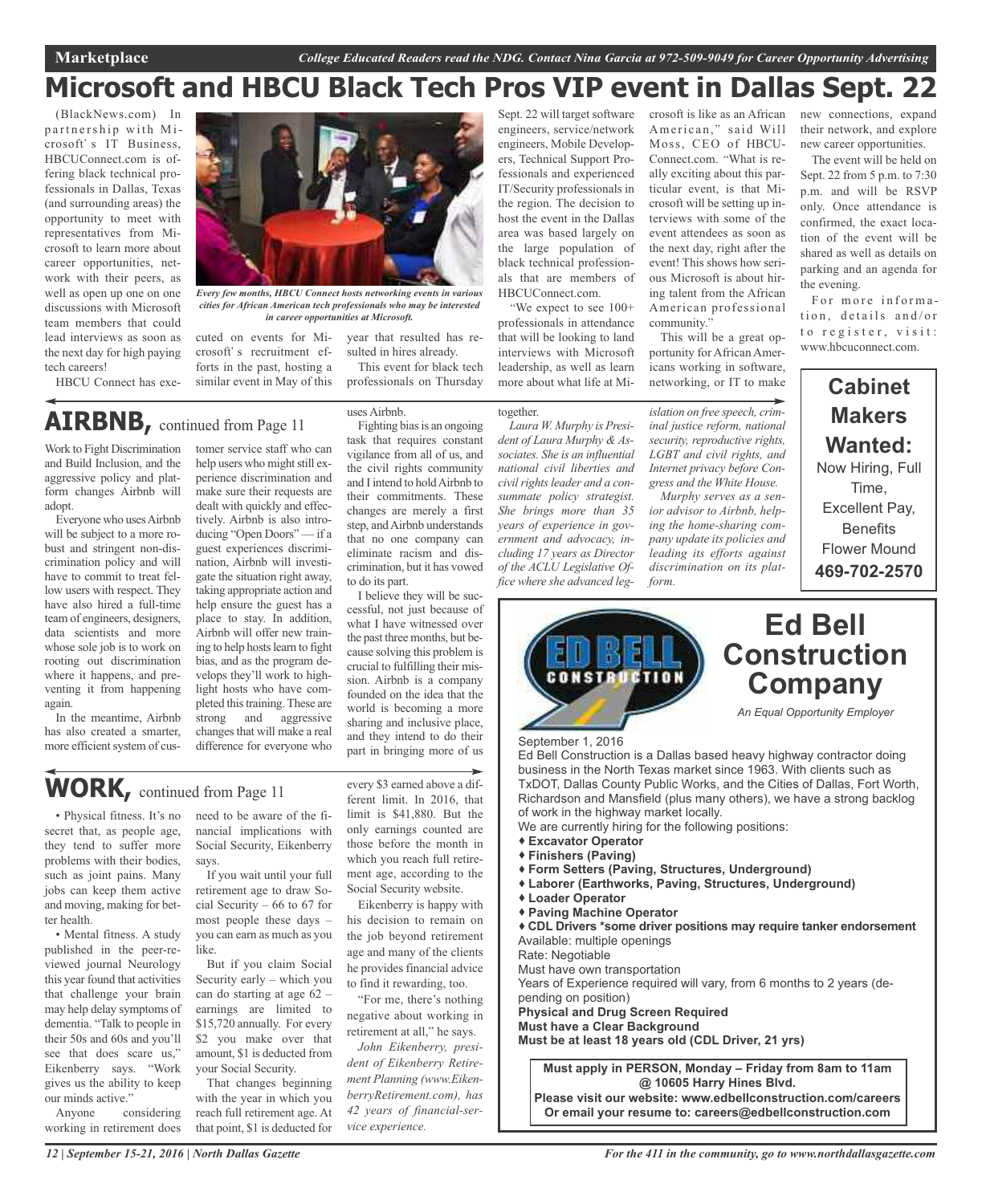#### *On a quest for qualified candidates? Contact Nina Garcia at 972-509-9049* **Career Opportunity**

### **Kari's Law Now Requires Direct Access to 9-1-1**

Plano's Public Safety Communications Dispatch, along with other Texas 9- 1-1 agencies, are reminding business owners about a new law that took effect September 1st. It requires multi-line telephone systems (MLTS) to provide direct-dial access to 9-1-1 without having to dial an additional digit such as 9 first before getting an outside line. Senate Bill 788, also known as Kari's Law, mandates direct access to 9-1-1 from multi-line telephone systems.

signed this new legislation in the aftermath of the murder of Kari Hunt in a motel room in Marshall, Texas. During an attack by her estranged husband, Kari's 9-year-old daughter tried to call 9-1-1 for help four times from the motel room phone. Unfortunately, because she did not know to first dial "9" for an outbound line, the emergency call never went through. Tragically, Kari died before help could arrive.

Governor Greg Abbott father Hank Hunt and his Since Kari's death, her

### **TEACHERS,** continued from Page <sup>3</sup>

– only 5 percent of collegebound students were interested in pursuing a career in education in 2014. Is there any wonder? Nationally, teachers earn just 77 percent of what other college graduates earn.

Meanwhile, public education and public school teachers are often under attack. Charter schools are seen as preferred alternatives; while most research shows that charter school vary in quality. The good ones are great, but the bad ones rival the worst public schools. And school bureaucracies often snuff the creativity out of the best teachers by burdening them with preparation for stifling standardized tests that do little to engage students intellectually.

There are some who believe that "anybody can teach," which is why the Teach for America model is so troubling. Teach for Amer-

ica takes bright undergraduates, and after six weeks or so of training, throws them into inner-city classrooms, implicitly undermining the preparation that many take to get a degree in education. This notion that "anybody can teach" leads to the disdain that some have for classroom teachers, and the resulting low pay that they earn.

There are a myriad of challenges in K-12 education, a major challenge is that teachers are not too often paid sufficiently. Teachers deserve more public support than they get now. They need better pay and more autonomy. And they need to be unshackled from the frequency of the standardized tests that they must too-regularly administer. We need a proteacher movement.

*Julianne Malveaux is an author and economist. She can be reached at www.juliannemalveaux.com*

### **DART,** continued from Page <sup>5</sup>

with the GoPass app and save \$2. Just show your purchased fair ticket on GoPass<sup>s™</sup> at the gates to get in. You do not have to buy a DART transit ticket in order to take advantage of the State Fair discount ticket. Details are available at DART.org/StateFair or by calling DART Customer Information at 214-979-1111.

#### **Special games, special service**

DART and the TRE will provide additional service to three games at the Cotton

Bowl during the fair. The annual Southwest Airlines State Fair Classic is Saturday, Oct. 1, featuring Prairie View A&M and Grambling State universities, the AT&T Red River Showdown game between the University of Texas Longhorns and the University of Oklahoma Sooners is Saturday, Oct. 8, and a new matchup takes place on Saturday, Oct. 15, when the Air Force Cadets take on the New Mexico Lobos.

family have made it their mission to educate the public and elected officials across the country about the need to change multiline phone systems to provide direct access to 9-1-1. Their concerns were heard by representatives of the Texas 9-1-1 authorities, elected officials, the National Emergency Number Association (NENA) and the Federal Communications Commission (FCC). Texas joins Illinois, Maryland and Tennessee, who passed similar legislation.

"Seconds count, and

#### **North Dallas Gazette is looking for a Writer / Stringer in the Irving Area.**

Candidate would cover Irving City Council Meetings & Irving ISD Board Meetings.

Also, Candidate would be a contributing writer, submitting general interest stories from the Irving area.

Interested?

**Send resume and writing samples to: inquiries1909@gmail.com**

### **Experienced Print & Web advertising Indoor sales.**

12.00 to 15.00 per hour against commission. Candidate must have 3 years of Verifiable experience. Must be able to sell minority Media, Print & Web 25 to 30 hours weekly. Must be highly motivated and a Self-Starter.

**ONLY EXPERIENCED ADVERTISING CANDIDATE SHOULD APPLY.**

Send Resume to: **Inquiries1909@ gmail.com** Or leave message @ **972.432.5219**

when a 9 year old little girl is mature and brave enough to attempt to dial 9-1-1 for help, she should be answered," said Mr. Hunt.

Multi-line phone system owners must now provide direct access to 9-1-1 in compliance with Kari's Law. Business owners should contact their MLTS provider to learn if their phone system is compliant. Most new phone systems merely need to be reprogrammed (not replaced) and costs, if any, should be minimal.



**Attention Suppliers of Goods, Services and Construction**

**Review Competitive Opportunities at www.bidsync.com**

**www.garlandpurchasing.com**

**972-205-2415**



• Competitive wages<br>• Array of benefits<br>• Education incentive pay<br>• ...and more

REGISTER ONLINE TO TAKE THE CITY OF IRVING'S NEXT CIVIL SERVICE ENTRANCE EXAM

#### *www.cityofirving.org*

*The City of Irving does not discriminate on the basis of race, sex, religion, age or disability in employment or the provision of services.*

**Statewide African American Press\Association is seeking a statewide sales representative.**

The Texas Publishers Association is seeking a statewide sales representative to

represent the overall sales objective for the organization. Individual must have a proven sales track record with local and regional sales strategies.

Also the individual must be:

- A self-starter
- Have excellent written and verbal communication skills
- A visionary
- Professional

• Have excellent organizational skills Previous advertising agency and direct sales experience a plus. Position is commission based.

Serious inquiries only. **Please email resume to inquiries1909@gmail.com or leave a message for the position at 972-432-5219.**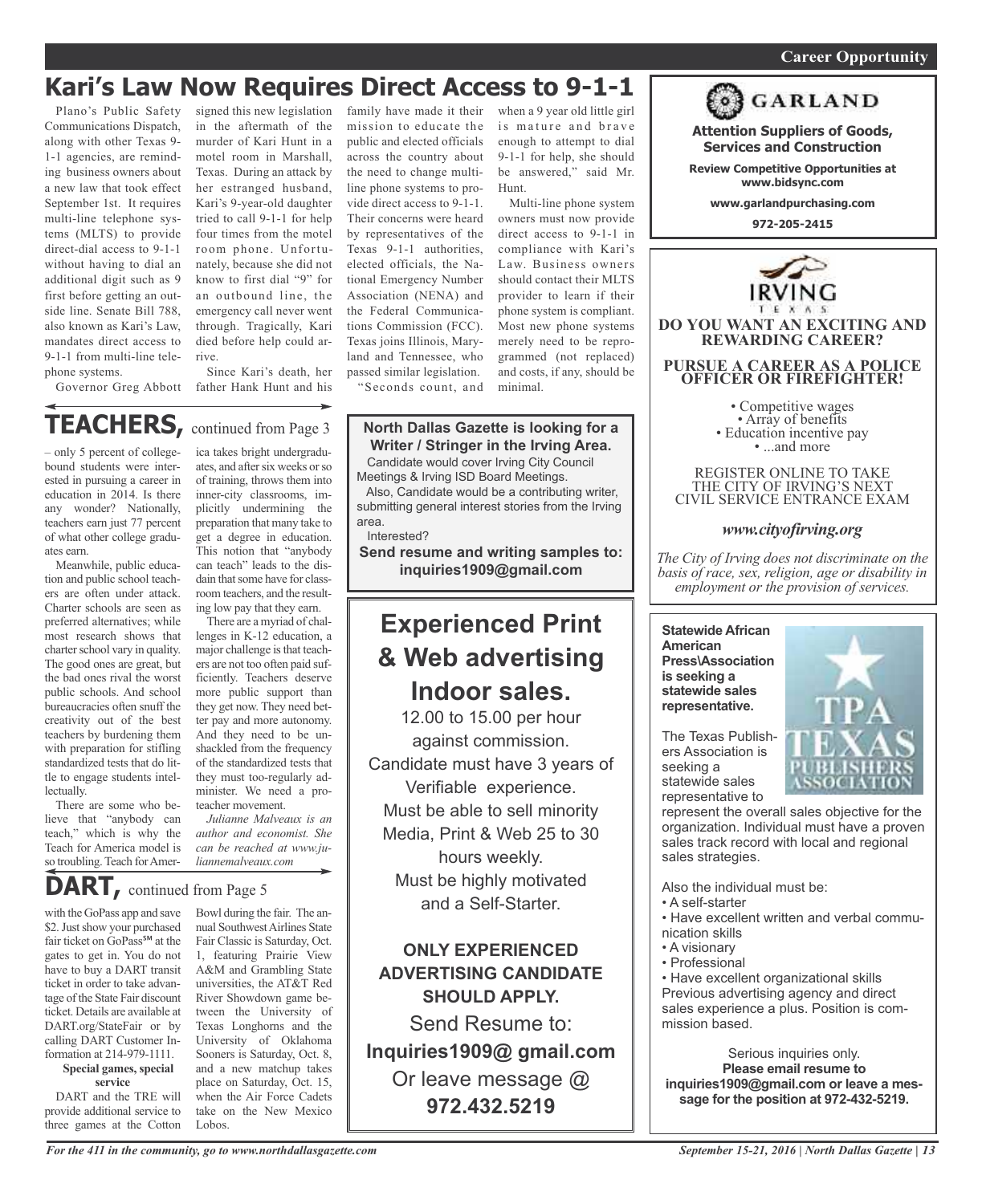#### **BETHEL BIBLE FELLOWSHIP, CARROLLTON (A PLACE TO BELONG)**

**September 18, 9:45 a.m.** You're invited to our Sunday Morning "Prayer and Meditation" followed by Morning Worship Service at 10 a.m. See what God is doing through and with us; you will be blessed.

**September 21, 7 p.m.** Join us in Wednesday's Prayer and Bible Study Class with Senior Pastor Woodson and Pastor Brenda Patterson teaching a series on "Design for Discipleship, Book 4, Chapter 4." Spiritual maturity is God's desire for you. It's Time to Grow; Ephesians 4:12 & 13.

#### **October 1, 10 am until 12 Noon**

You're invited to be with us as we go to bless the residents of

Dr. Terrance Woodson, Senior Pastor 1944 E. Hebron Parkway Carrollton, TX 75007 972-492-4300 www.bethelbiblefellowship.org

#### **CHRIST COMMUNITY CHURCH IN RICHARDSON**

 $\mathcal{L}$  , and the set of the set of the set of the set of the set of the set of the set of the set of the set of the set of the set of the set of the set of the set of the set of the set of the set of the set of the set

**September 18, 8:45 a.m. and 11 a.m.** You're invited to our Morning Services as we worship, honor and praise God for His blessings.

#### **September 21**

Join us at 12 Noon with Rev. Viveca Potter teaching on the Word of God; come back at 6:45 p.m. for Corporate Prayer and stay for Senior Pastor Autry at 7:30 p.m. teaching the Word of God. Our youth will come for Food and Fellowship at 7 p.m. followed by Bible Study at 7:30 p.m.

Dr. Terrence Autry, Senior Pastor

701 Centennial 972-991-0200 Richardson, TX 75081 www.Christcommunityrichardson.org

#### **FELLOWSHIP CHRISTIAN CENTER CHURCH IN ALLEN "THE SHIP"**

 $\mathcal{L}_\text{max}$  , which is a set of the set of the set of the set of the set of the set of the set of the set of the set of the set of the set of the set of the set of the set of the set of the set of the set of the set of

**September 18, 8 a.m.** You're invited to our main campus at 200 West Belmont Drive for morning service and a blessing from God; followed by our Sunday Worship Services at Bolin Elementary School in Allen, Texas 75002 and bring someone with you and see them blessed by God.

**September 21, 12 p.m.** Join us in our Wednesday's 12 Noon-Day Live, Prayer and Bible Study and/or our Wednesday Night Live, Prayer and Bible Study at 7 p.m. to learn more about God's Word at the Joycie Turner Fellowship Hall, 200 West Belmont Drive in Allen. Be encouraged by God's plan for your maturity and His glory; and most of all, be prepared to grow.

#### **September 25, 8 a.m.**

**Every 4th Sunday** Calling All Youth! Join our Hype Sunday Worship (first service only) on our main campus at 200 West Belmont Drive and be blessed; followed by our Sunday Worship Services at Bolin Elementary School in Allen, Texas 75002 and bring someone with you, you will be blessed.

Dr. W. L. Stafford, Sr., Ed. D. Senior Pastor 5705 Cheyenne Drive at Bolin Elementary School in Allen 75002 for Sunday Morning Worship and the Admin. Building Address is 200 W. Belmont Drive Allen, TX 75013 972-359-9956 www.theship3c.org

#### **INSPIRING BODY OF CHRIST CHURCH, Let's Go Fishing! MATTHEW 4:19**

 $\overline{\phantom{a}}$  , and the set of the set of the set of the set of the set of the set of the set of the set of the set of the set of the set of the set of the set of the set of the set of the set of the set of the set of the s

**September 18 7:30 and/or 11:30 a.m.**

You're invited this Sunday as we praise, worship, honor and magnify God's Holy name.

**September 21, 7 p.m.** Join us in Monday School as we grow in God's Word and learn what God has to say to us.

Pastor Rickie Rush 7701 S Westmoreland Road Dallas, TX 75237 972-372-4262 www.Ibocchurch.org  $\mathcal{L}$  , and the set of the set of the set of the set of the set of the set of the set of the set of the set of the set of the set of the set of the set of the set of the set of the set of the set of the set of the set

#### **MT. OLIVE CHURCH OF PLANO (MOCOP)**

**September 18, 10 a.m.** Join us for Worship Service as we praise and worship God for His Honor and His glory; and don't forget to comeback at 7 p.m. for our Brazilian Church.

**September 21, 7 p.m.** You're invited to our Wednesday's Bible Study class; you will learn what God has to say to us. Come to be encouraged by God's plan for your spiritual growth and His glory.

Pastor Sam Fenceroy Senior Pastor and Pastor Gloria Fenceroy 300 Chisholm Place Plano, TX 75075 972-633-5511 www.mocop.org

#### Investors Liquidation Sale: **Laurel Land Cemetery Burial Plot For Sale (one space) Section # 3, Space # 15, Lot # 20**



Laurel Land Cemetery charges for cost of single Plot: \$3995.00 Discount Amount, if you act right away: <\$1745.00> (your savings) Your Cost: \$2250.00

> **Call Today! 972.432.5219** (leave message,if no answer)

#### **Church Happenings www.NorthDallasGazette.com**

**SHILOH MBC IN PLANO (WHERE COMMUNITY BECOMES FAMILY)**

**Now through October 10, 2016** You're invited to our Shiloh Bible Institute - Fall Classes. The cost is \$15 per class and is open to members, family, and friends interested in learning about the Bible. Click here for more information and on-

line registration.

**September 18, 8 a.m. And 11 a.m.** Join us for Worship Services and fellowship as we give God all glory, honor and praise.

#### **September 21, 7 p.m.**

You're invited to our Wednesday's Bible Study to learn more about God's Word. Come and be encouraged by God's plan for your maturity and growth; it's all for His glory and His honor.

Our church ministries offer opportunities for motivation and growth; join us and see. Be blessed of the Lord.

Dr. Isaiah Joshua, Jr. Senior Pastor 920 E. 14th Street Plano, TX 75074 972-423-6695 www.smbcplano.org



www.**IRSsafe.com** 

NDG now has a "Special Advertising Package"for churches and non-profit organizations that need to let the community know about your Special Event.

#### Opportunity You Can Measure...

#### **Church Events**

- Church Anniversary
- Pastor's Anniversary
- Women's Day
- Men's Day

#### **Non-Profit Org. Events**

- Fundraisers
- (Concerts)
- Special Events
- (Personal or Community)

### Special Rate \$199

(Black & White, per insertion) Ad size - 4.905"x 6"(Quarter Page, B&W) (NOTE: Color Ad \$75 extra per inserion) Production disclaimer - NDG ad meake-ready is not included in promotion. Layout/production of "copy ready"ad will be a nominal extra cost. E-mail ad copy to: Marketing@NorthDallasGazette.com or call our Marketing Department today! 972-509-9049

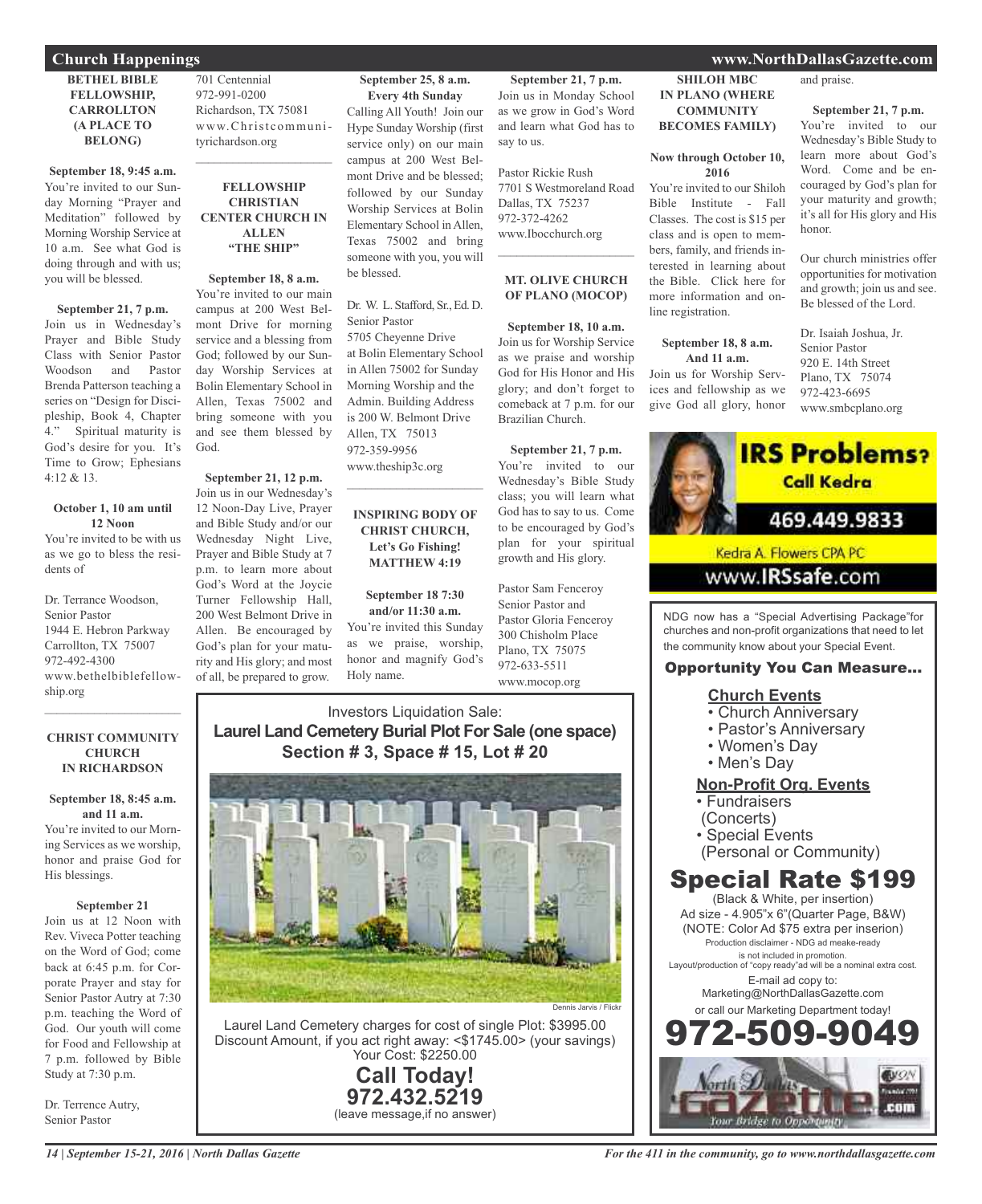

*Send email to: businessoffice@ northdallasgazette.com to sign up for Sister Tarpley's weekly electronic newsletter.*

**Things to Ponder:** Excerpts from a message by the late **Elder Philip White of Love Chapel COGIC** in West Dallas.

"God is not a man that He should lie; neither the son of man that He should repent: hath He said, and shall He not do it? Or hath He spoken, and shall He not make it good?" **Numbers 23:19**

Reference verses: **Psalms 30:5; Job 5:19; and John 13:7.** The late Pastor White emphasized that everything starts and ends with God's Word, therefore we must: Pray, Believe, and then Receive.

He further stated that God said, 'If I'm not faithful—I cease to be God.' Moreover, he said that as Christians we should be living in the FOG—Favor of God.

It has been said that, "God is never late, seldom early, but always on time;" that is why we should thank Him for His schedule, for Him being on time.

And, thank Him for the lessons that we learn through waiting, through suffering, through the storms, the valleys in our life and for His faithfulness to us.

**Words to Ponder:** Joy runs deeper than despair. **– Corrie Ten Boom.** What is most characteristically human about us is the tension between the desire to be "free"—self-identifying and self-choosing—and to be "related" to love and be loved. **–Paul Tillich.**

We cannot change our past. We can not change the fact that people act in a certain way. We can not change the inevitable. The only thing we can do is play on the one string we have, and that is our attitude. **– Charles Swindoll.**

Wisdom is knowledge applied. Head knowledge is useless on the battlefield.

North Dallas Gazette takes a moment to reflect on the past with **Historical Perspectives**

Knowledge stamped on the heart makes one wise. **– Beth Moore.**

Peace does not dwell in outward things, but in the heart prepared to wait trustfully and quietly on Him (God) who has all things safely in His hands. **– Elisa-**

**beth Elliot.**

**The faithfulness of God**

The sea enters the rivers before the rivers can run into the sea. In like manner, God comes to us before we go to Him; and Heaven enters into our souls before we can enter into Heaven. **– Peter Drelincourt.**



*Sis Janet Callahan Ross is a true "Servant of God" not only in words but in deeds as well. She is the beautiful wife of Bro. Brad Ross and they attend Bethel Bible Fellowship Church in Carrollton. May God continue to bless your work as you honor and glorify Him.*



Wishing will never be a substitute for prayer. **– Ed Cole.** Love is not consolation, it is light. **– Simone Weil.**

The best things are nearest: breath in your nostrils, light in your eyes, flowers at your feet, duties at your hand, the path of God just before you. **– Robert Louis Stevenson.**

No matter what you have, you could always give back a little and gain so much more, **- Beverly Mitchell.** I have but one candle of life to burn, and I would rather burn it out in a land filled with darkness than in a land

flooded with light. **– John Keith Falconer.**

None of us are saints, none of us are heroes…But I've learned to accept what goes wrong, and to turn it into a gift. **– Krista Tippett.**

I see my relationship with my Heavenly Father, with God in Heaven — as someone to look to if I want to look for guidance, to feel comfortable with my thoughts and my actions, someone to be accountable to. **– Blair Underwood.**

What About Believing In Dreams — Our deepest fear

See TARPLEY, Page 16







Islah Joshua, Jr. Fustor

SMBC: A church Focused on Excellence while Teaching the Word. Preaching the Gospel, Reaching the World

Worship Times: 8 and 11 a.m. Sunday School: 9:45 a.m. Mid-week: Wednesday at 7:00 p.m. Youth Church: Every 3rd, 4th, and 5th Sunday at 10:45 a.m. AWANA: Wednesday at 6:30 p.m. Contact Information: 972-423-6695 www.smbcplano.org



*For the 411 in the community, go to www.northdallasgazette.com*

*September 15-21, 2016 | North Dallas Gazette | 15*